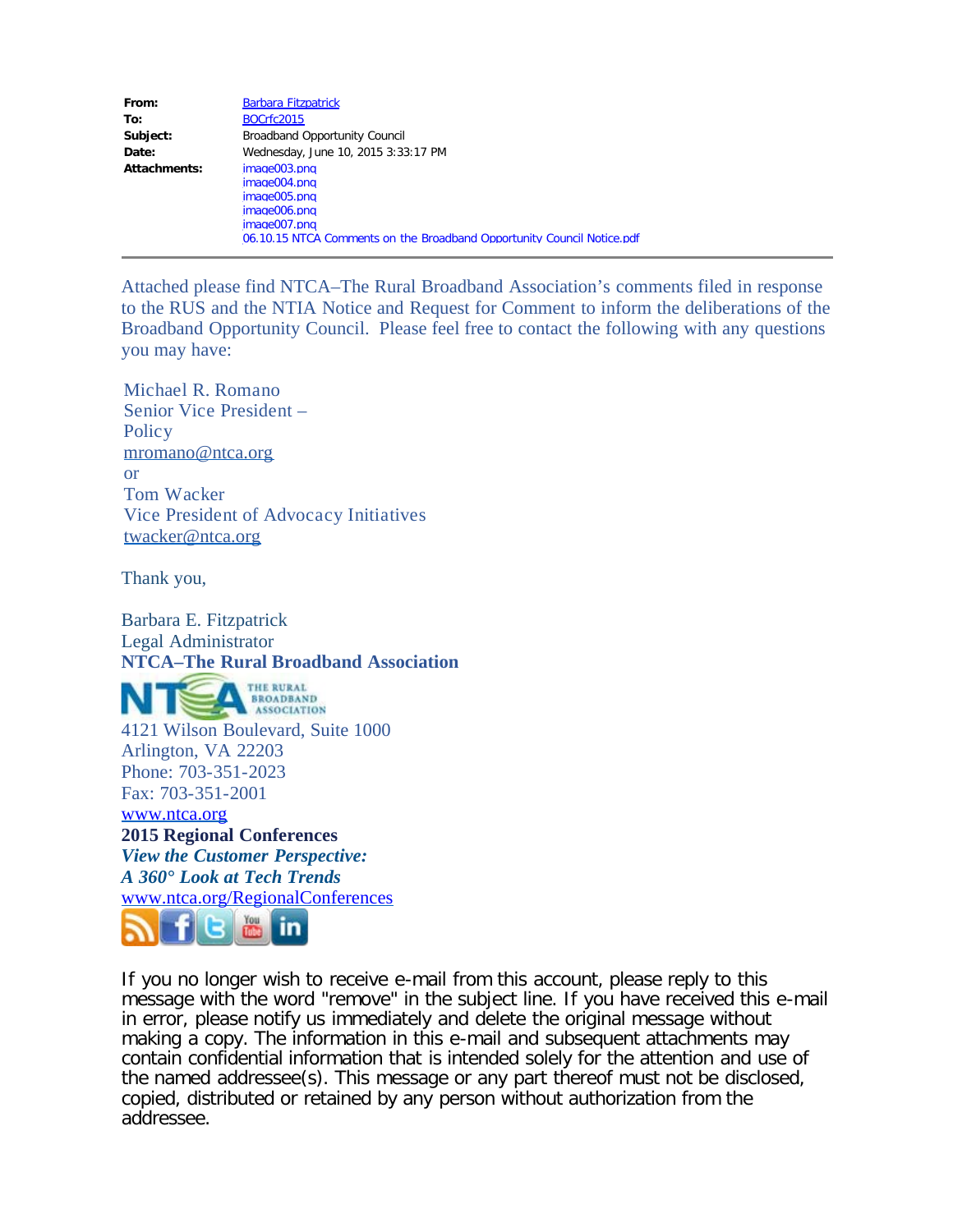## **Before the National Telecommunications and Information Administration and the Rural Utilities Service Washington, D.C. 20230**

Broadband Opportunity Council Notice and Request for Comments ) Docket No.1540414365-5365-01  $\lambda$ 

## **COMMENTS**   $\Omega$ **F NTCA–THE RURAL BROADBAND ASSOCIATION**

#### **I. BACKGROUND AND SUMMARY OF NTCA RECOMMENDATIONS**

NTCA–The Rural Broadband Association ("NTCA") hereby submits comments in the above-captioned proceeding, $<sup>1</sup>$  $<sup>1</sup>$  $<sup>1</sup>$  in which the National Telecommunications and Information</sup> Administration ("NTIA") and the Rural Utilities Service ("RUS") seek comment on methods by which government agencies can remove barriers to broadband deployment. As the Notice states, among other things the Broadband Opportunity Council ("Council") is tasked with removing barriers to broadband deployment and adoption and realigning existing programs to make that possible.

NTCA represents nearly 900 rural rate-of-return regulated telecommunications providers (commonly referred to as "RLECs") providing service in 46 states. All of NTCA's RLEC members are full service local exchange carriers and broadband providers, and many of its members provide wireless, cable, satellite, and long distance and other competitive services to their communities. Each member is a "rural telephone company" as defined in the Communications Act of 1934, as amended (the "Act").

<span id="page-1-0"></span><sup>1</sup> Department of Agriculture, Rural Utilities Service, Department of Commerce, National Telecommunications and Information Administration, Broadband Opportunity Council Notice and Request for Comment, Docket No.1540414365-5365-01, (rel. Apr. 24, 2015) ("Notice").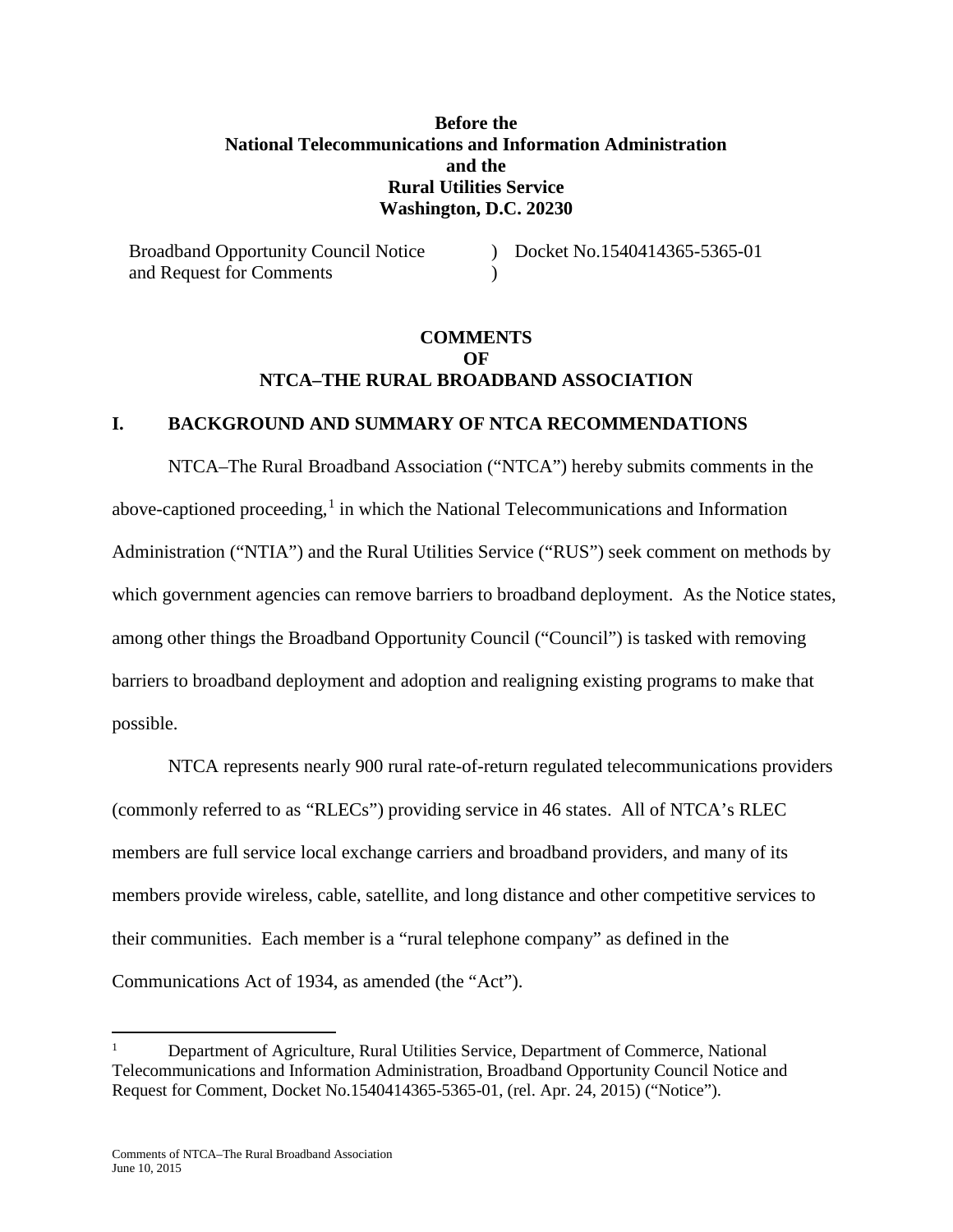RLECs serve approximately *5 percent of the population* of the United States but approximately *forty percent of its landmass*. These companies operate in rural and tribal areas long ago left behind by larger service providers because the markets were too high-cost – too sparsely populated, too far from larger towns and cities, and/or too challenging to serve in terms of topography, terrain, and lack of subscriber density. RLECs operate in areas in which little, if any, "business case" can made to deploy and operate advanced communications networks throughout their rural service area absent of the availability of sufficient and predictable High Cost Universal Service Fund ("USF") support to enable the provision of affordable and highquality communications services and, in many cases, agency financing of those networks in the first instance.

As anchors (and residents) in the areas they serve, these small businesses create jobs, drive economic activity, and connect rural Americans to the world. Moreover, RLECs have been at the forefront of the broadband and Internet Protocol evolution for years, making every effort to innovate and deploy advanced networks that respond to consumer and business demands for the cutting-edge services that urban consumers take for granted.

As an initial matter, given the unique challenges of serving rural markets, it is critical that any action taken by the Council be coordinated with the Federal Communications Commission ("FCC') in its role as administrator of the USF High Cost Program. Although NTCA understands that the Council cannot direct or directly affect FCC action, in rural areas in particular, the goals that the Council desires to achieve simply cannot be realized without frequent and effective interagency coordination. Put another way, the High-Cost Program is foundational to any efforts to deploy or sustain networks in rural areas, and in the absence of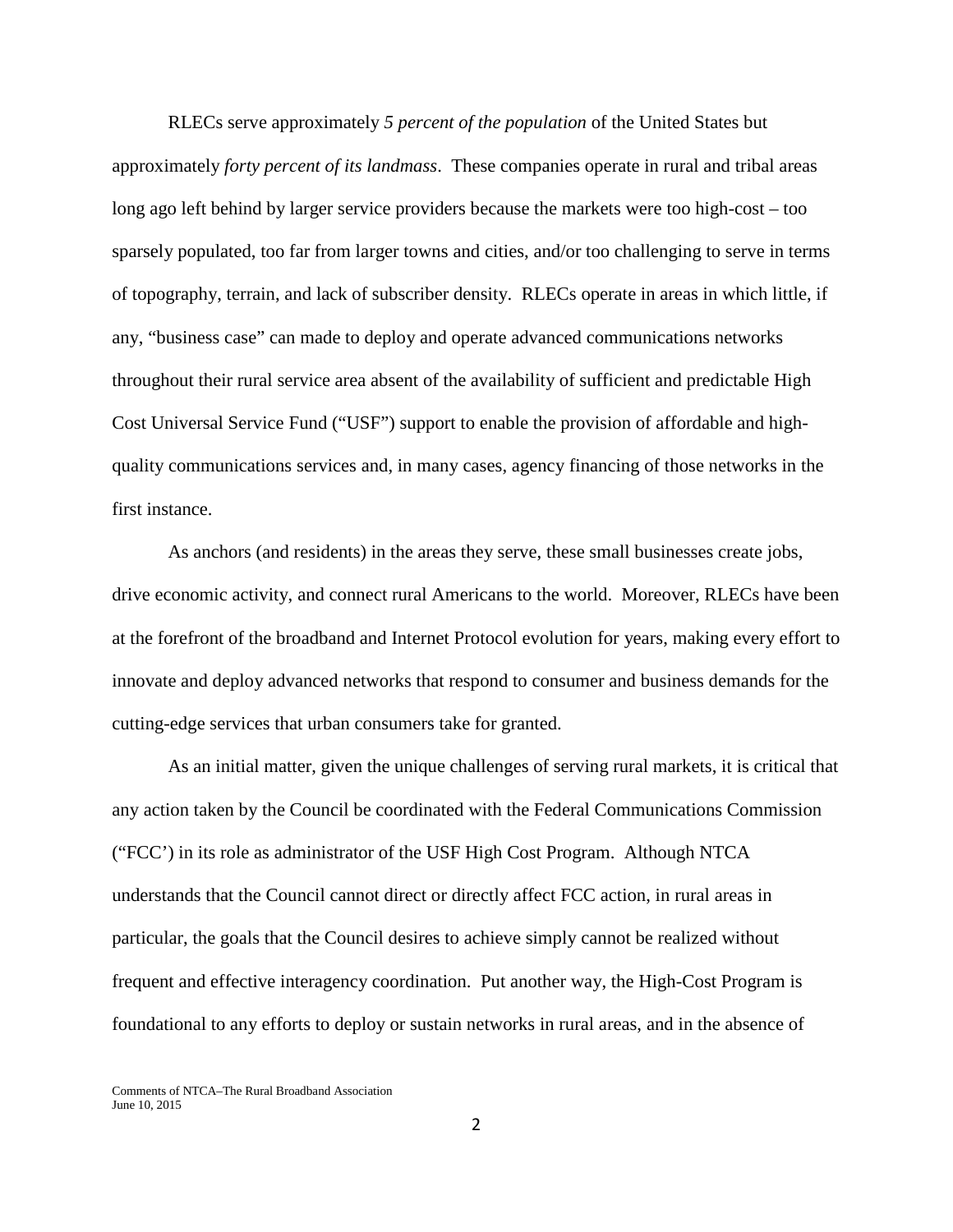robust coordination with the FCC, the Council's efforts to address our nation's communications challenges will face serious headwinds in rural areas. The role of the High Cost Program has traditionally been to ensure the sustainability of networks by keeping end user rates for services on those networks affordable. In that role the mechanism has historically been – and can continue to be if cared for well – an unqualified success.

While the High Cost Program has by and large been a commendable success in areas served by RLECs, the job is far from complete and the program faces challenges. This is because "universal service" is according to statute an evolving concept, and thus the concept of "reasonable comparability" in terms of services and rates requires ongoing sufficient and predictable support. Moreover, reforms underway or under consideration – if not calibrated properly – threaten to undermine the effective workings of the program rather than improving and enhancing them.

Thus, even if the FCC is not a part of the Council itself, as the Presidential Memorandum establishing the Council makes clear, FCC programs such as the USF program must been viewed as the foundation for any efforts focused on any rural areas. The Council can do this by coordinating its actions with the FCC (and urging the FCC to reciprocate), considering both the implications of changes in federal agency policies that affect the High Cost Program and also changes in the High Cost Program that affect other federal initiatives. Such coordination is necessary to ensure that individual agency initiatives work hand-in-hand as part of a holistic federal policy aimed at promoting "broadband opportunities" rather than at cross purposes with one another in a manner that undermines the success of both – to the detriment of broadband opportunities and the consumers who need them.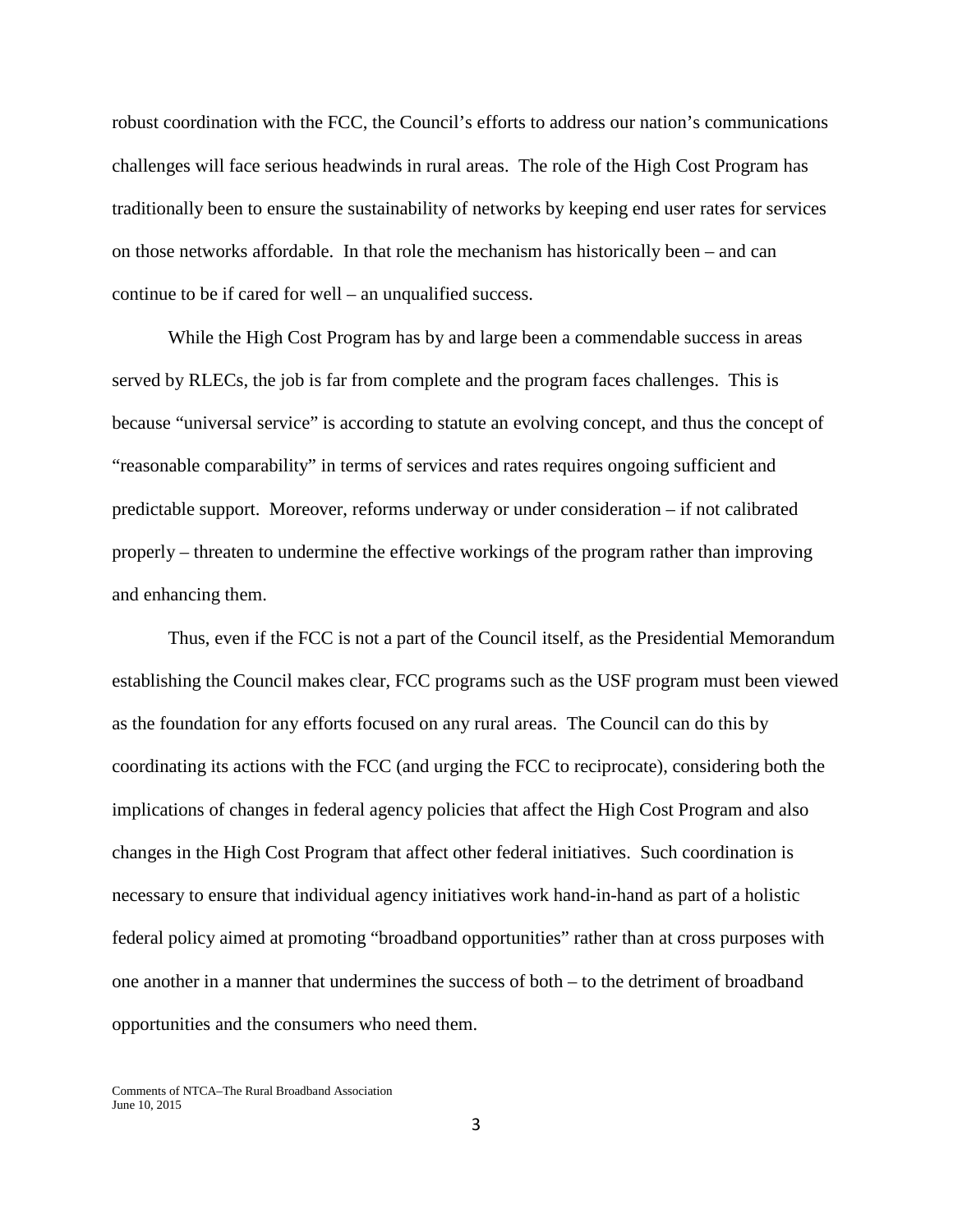Below, NTCA offers more specific recommendations for how to promote such

coordination, including the creation of an "Interagency Broadband Plan" and suggestions to

address shortcomings in laws or policy that may serve to hinder broadband deployment and/or

adoption.

#### **II. QUESTIONS**

### **A. OVERARCHING QUESTIONS**

**1. How can the federal government promote best practices in broadband deployment and adoption? What resources are most useful to communities? What actions would be most helpful to communities seeking to improve broadband availability and use?**

## **The Identification of Unique Capabilities and Well-Defined Roles of Individual Agencies, Paired with Coordination Among Federal Agencies to Leverage Each Agency's Strengths, Should be the Primary Goal of the Broadband Opportunity Council**

The touchstone of any effort by the Broadband Opportunity Council to promote a set of

"best practices" must be coordination between and among each individual agency on the Council and also the FCC. Proper coordination, in turn, depends heavily on each Council agency and independent agency having a well-defined and discrete role that is cognizant of the others' roles and operates in accordance with clearly and carefully drawn lines with respect to those spheres of responsibility. To be clear, this requires that each individual federal agency has a well-defined and commonly understood role, in contrast to individual agencies (or programs within even a single agency) effectively competing against one another to fund broadband deployment and/or setting up amorphous interagency initiatives that ultimately work at cross purposes with one another.

As just one example that gets at the heart of RLEC operations, financing of networks in high-cost areas can be difficult (as there is often a lack of a business case to make network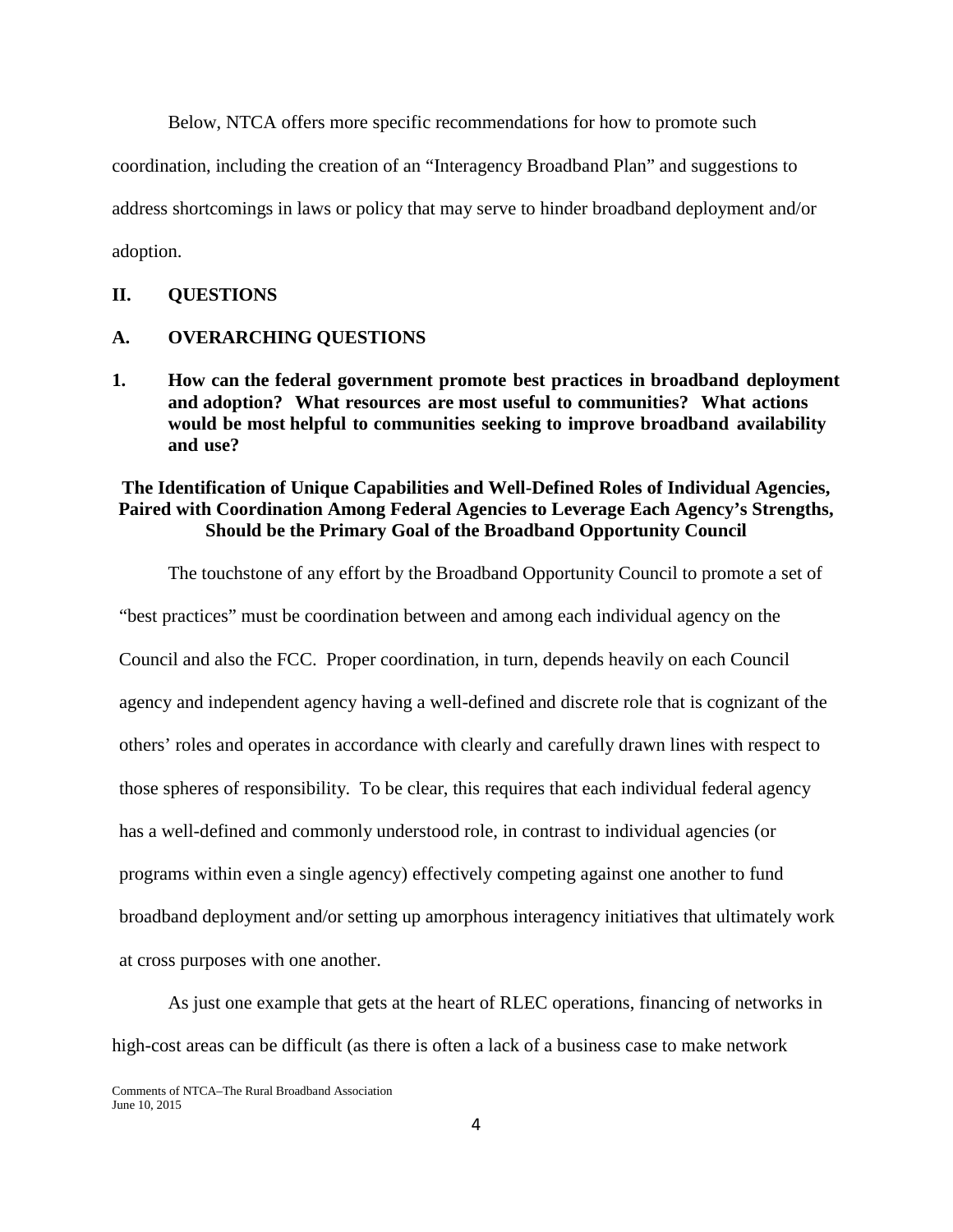investments). Effective financing programs that recognize this reality are needed, and RUS initiatives have long helped to fulfill that role. Rather than "stepping on top of" or even competing with the efforts of RUS to manage federally-overseen resources to facilitate the construction of networks, the FCC, NTIA, and other agencies could and should coordinate with the RUS so that each can utilize its own expertise and operate effectively within its well-defined role, offering targeted solutions to market failure or regulatory barriers that limit the availability or affordability of broadband service.

The FCC's universal service programs, when properly aligned and coordinated, can continue to ensure sustainability of RUS-financed investments by permitting consumers to adopt services at affordable rates. NTIA could, in turn, focus its efforts – in coordination with Lifeline, for example – on stimulating adoption and educational efforts that drive consumer use of networks. Such a concerted, aligned effort would ensure that the USF does not operate at crosspurposes with RUS or NTIA efforts, making sure instead that resources are available to sustain networks built through private capital, borrowed private debt, or RUS federal financing and that resources are also deployed to educate consumers about the benefits of broadband and enable procurement of services by them.

To effectuate such a coordination effort, NTCA recommends that the Council create an "Interagency Broadband Plan." Such a plan may offer the most effective means of ensuring that each agency recognizes and marshals its resources toward what it does best, and works hand-inhand with and leverages existing mechanisms at other executive agencies and at the FCC. (Quite frankly, such a plan could be a resource to not only the public, but to agencies themselves that may not fully comprehend or even be aware of efforts underway in other agencies.) An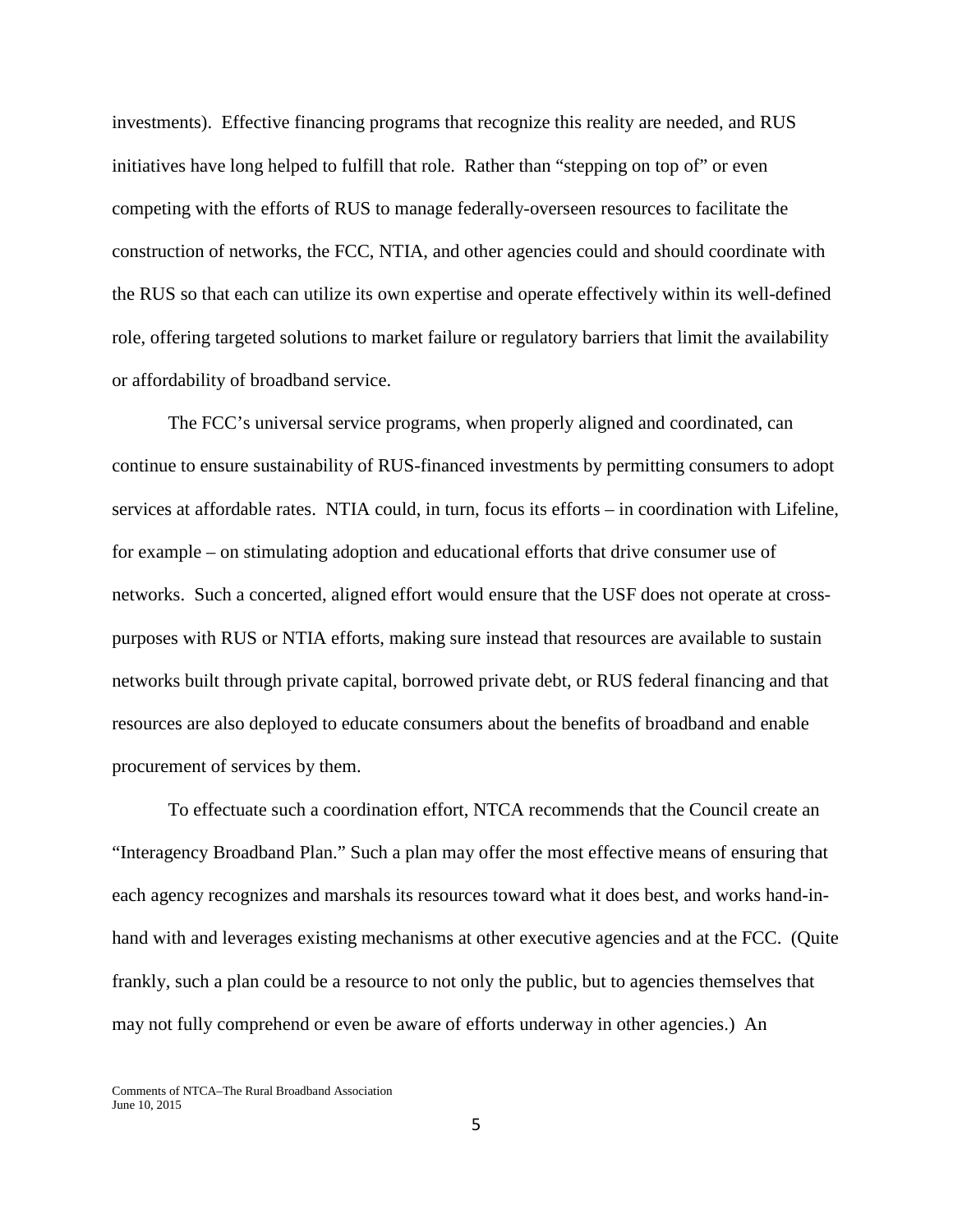Interagency Broadband Plan should start by defining categories of programs – *e.g.*, those that support deployment, those that support operations, those that support affordability, and those that support consumer education and training. As the next part of the plan, the Council could take inventory of each individual federal agency's role or potential interaction with broadband deployment and adoption (whether that be financing, infrastructure grants, permitting for construction on federal lands, protection of endangered species, etc). Individual programs of each agency would be slotted into the pre-defined categories as part of the inventory exercise, so that potential areas of overlap and complement can be isolated and examined. This inventory should then be made public to enable state, local, tribal, and federal officials as well as members of the public and network operators to identify and propose solutions to areas of overlap or duplication. Taking this kind of systematic approach – using the Interagency Broadband Plan as a comprehensive inventory of federal broadband programs and an opportunity to reconcile conflicts and complements among them – will ensure that each agency program is working handin-hand to promote broadband investment and remove regulatory barriers, rather than working at cross-purposes with one another.

As one example of the need for better coordination, a publicly filed summary of a meeting between U. S. Department of Agriculture ("USDA") Secretary Thomas Vilsack and then-FCC Chairman Julius Genachowski highlights how USF changes affect network investment and the USDA/RUS loan program.<sup>[2](#page-6-0)</sup> Even as that filing explained how the economic stability of rural areas depends on the availability of resilient and robust communications infrastructure

<span id="page-6-0"></span><sup>2</sup> *See*, *Ex Parte* letter filed on 2/15/13 by Acting Administrator Padalino which can be accessed here[: http://apps.fcc.gov/ecfs/document/view?id=7022122079](http://apps.fcc.gov/ecfs/document/view?id=7022122079)

Comments of NTCA–The Rural Broadband Association June 10, 2015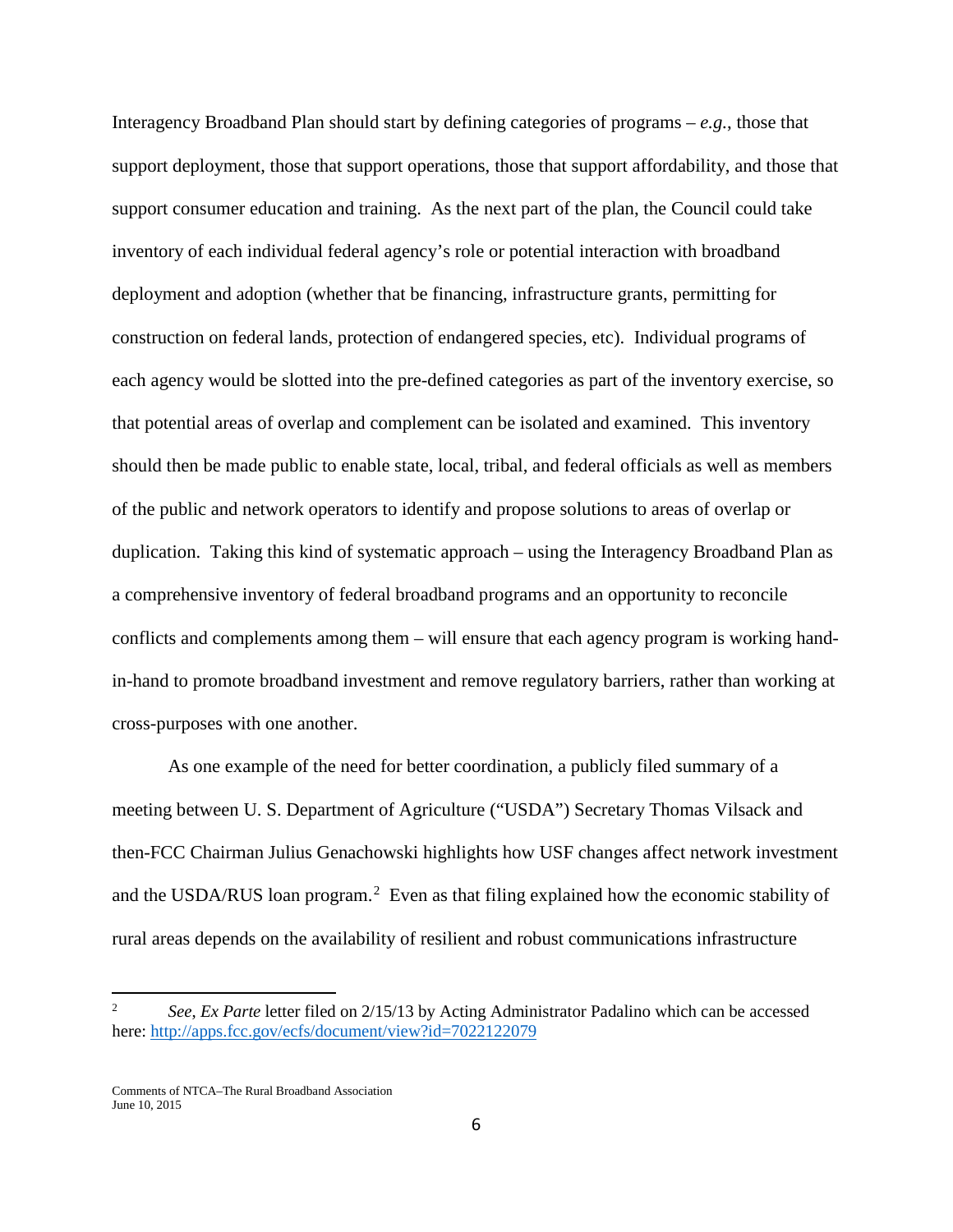financed in significant part by USDA programs, the letter also reported that, in Fiscal Year 2012, carriers were able to draw down only 37 percent of the telecom infrastructure financing made available by USDA. USDA expressly noted that existing and prospective borrowers of the program cited uncertainty arising out of the FCC's changes in declining to move forward with planned construction efforts, and the threat of more changes to come only exacerbated such concerns. CoBank, one of the few other lenders to small rural carriers for network deployment capital, also apparently severely cut back its lending in this space,  $3$  and the bank made a filing at the FCC explaining how regulatory uncertainty surrounding the USF program was challenging its ability to advance capital in support of rural telecom investment.<sup>[4](#page-7-1)</sup> An Interagency Broadband Plan could help to facilitate the kind of coordination that avoids such confusion and concern in the future.

Parallel to this process, the Council should urge each agency to "look within" – to examine their own programs/mechanisms that can be streamlined or improved. In each instance, identification of areas of overlap or programs that may work at cross-purposes *within* each agency should be paramount. This list could again feed into the inventory and inform better coordination among existing programs both within and across agencies. Returning to the example above, RUS loans to enable capital investment and a High Cost Program that enables repayment of that loan and ensures the affordability of end user rates provides a perfect example of how separate and discrete federal mechanisms can work together in concert to result in

<span id="page-7-0"></span><sup>3</sup> *See*, "State USF White Paper: New Rural Investment Challenges" by Michael J. Balhoff and Bradley P. Williams, June 2013, accessed here: <http://www.balhoffrowe.com/pdf/BW%20State%20USF%20White%20Paper%20June%202013.pdf>

<span id="page-7-1"></span><sup>4</sup> *See*, Comments of CoBank filed June 21, 2013, WC Docket No. 10-90, pp. 4-5.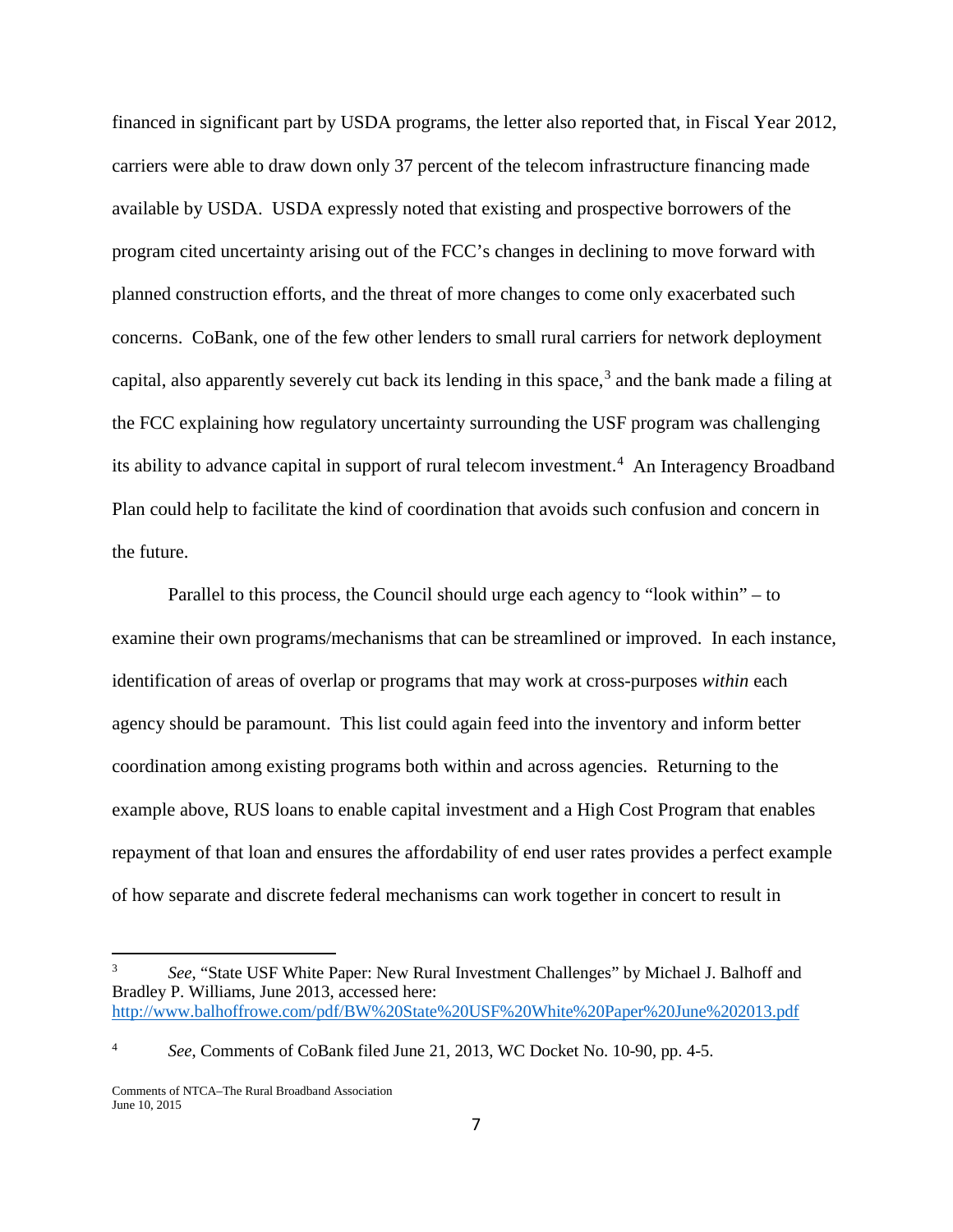sustainable broadband deployment and operation for the benefit of consumers, tackling the same problem from slightly different angles to achieve a holistic solution.

## **The Broadband Opportunity Council Should Provide Communities Better Tools to Publicly Identify Service Gaps and Give Providers the Tools to Respond**

In addition to identifying and better coordinating federal agency programs that can promote and sustain broadband investment, the Council can also assist local communities lacking access to any broadband provider in seeking broadband solutions. Public/private partnerships can have a very real and lasting effect on the ability of providers to connect communities. A "broadband clearinghouse," for example, could pair unserved communities lacking access to any broadband provider with experienced and proven providers looking to expand their reach.

This "clearinghouse" approach, much like the Interagency Broadband Plan, would look to leverage the relative strengths of different parties. In many cases, there appears to be a lack of awareness of service providers available to extend service to entirely unserved communities that seek access to a provider, while at the same time providers may not be aware of a community's unserved status or its willingness to coordinate efforts. A "broadband clearinghouse" can enhance community/provider connections and make possible efficient and effective public/private partnerships under which each entity brings its strengths and experiences to the equation.

Under such an approach, unserved communities could publicly post a Request for Proposal ("RFP") signaling a need for broadband service. To enable this, the Council should create a simple but comprehensive, standard web-based interface accessible to every community and provider across the nation. This standard form should enable communities to fill in certain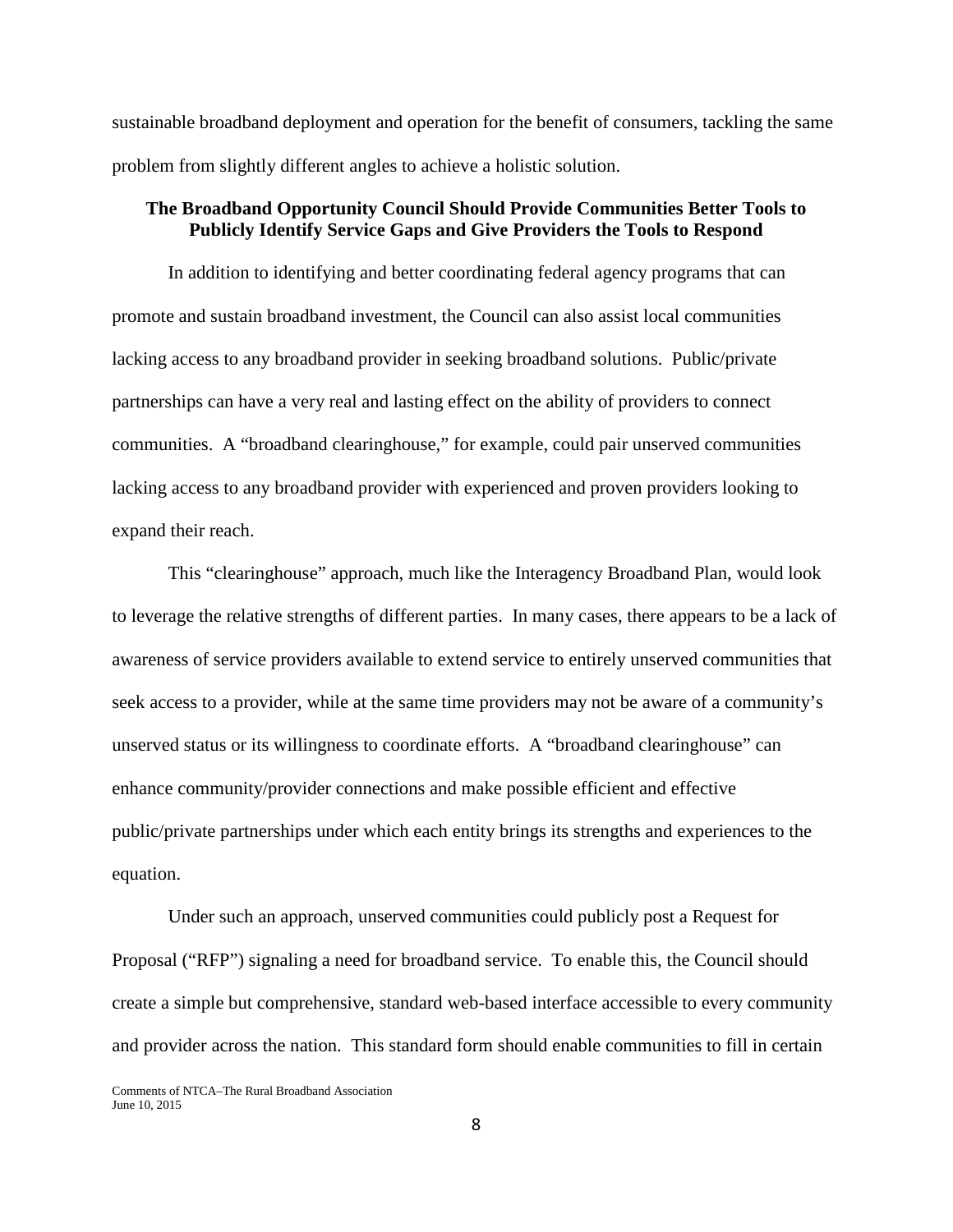relevant fields, such as their location, population, existing providers (if any),<sup>[5](#page-9-0)</sup> and the existing broadband speeds typically available to residents, businesses, and other community anchor institutions such as schools, libraries, and government buildings. In keeping with the public/private partnership theme, these communities could also indicate the assets they are willing to contribute to such a partnership, for example (but not limited to) tax abatements to providers, streamlined permitting, easements, conduit access, and/or rights-of-way.<sup>[6](#page-9-1)</sup> In effect, a "clearinghouse" could be used to enable the same kinds of collaborative relationships that enabled Google to deploy fiber in selected neighborhoods and subdivisions of major cities, but writ larger on a more national stage with providers and communities letting one another know what they will do for each other to facilitate network deployment and extend service to unserved areas.

Moreover, as another separate but related measure, as described more fully at question 27, NTCA also recommends the creation of a more robust and properly maintained national broadband map with federal resources put behind it to ensure its veracity, accuracy, and ongoing integrity. Unlike current maps that are constructed through unverified coverage claims or even marketing assertions, a true, continually updated and verifiable map would permit any interested

<span id="page-9-0"></span><sup>5</sup> To be clear, the clearinghouse should be used exclusively for communities that lack any access to even basic broadband. These communities face issues with access to broadband far different from others that may have access to one or more providers. The latter may require different initiatives to fills gaps, but those must in all instances be coordinated with existing programs so as not to cannibalize those networks, often already built with a combination of agency loans and High Cost support. In any case, communities should look to existing providers in the first instance and leverage existing networks.  $5<sup>5</sup>$ 

<span id="page-9-1"></span>It also important that any such offers extend on a nondiscriminatory basis to existing providers already using such rights-of-way, pole attachments, or conduits or providers already operating in the community. This will ensure that the clearinghouse promotes broadband deployment in unserved areas while separate initiatives and existing support mechanisms leverage existing networks in communities that may have access to broadband but are in need of gap filling measures.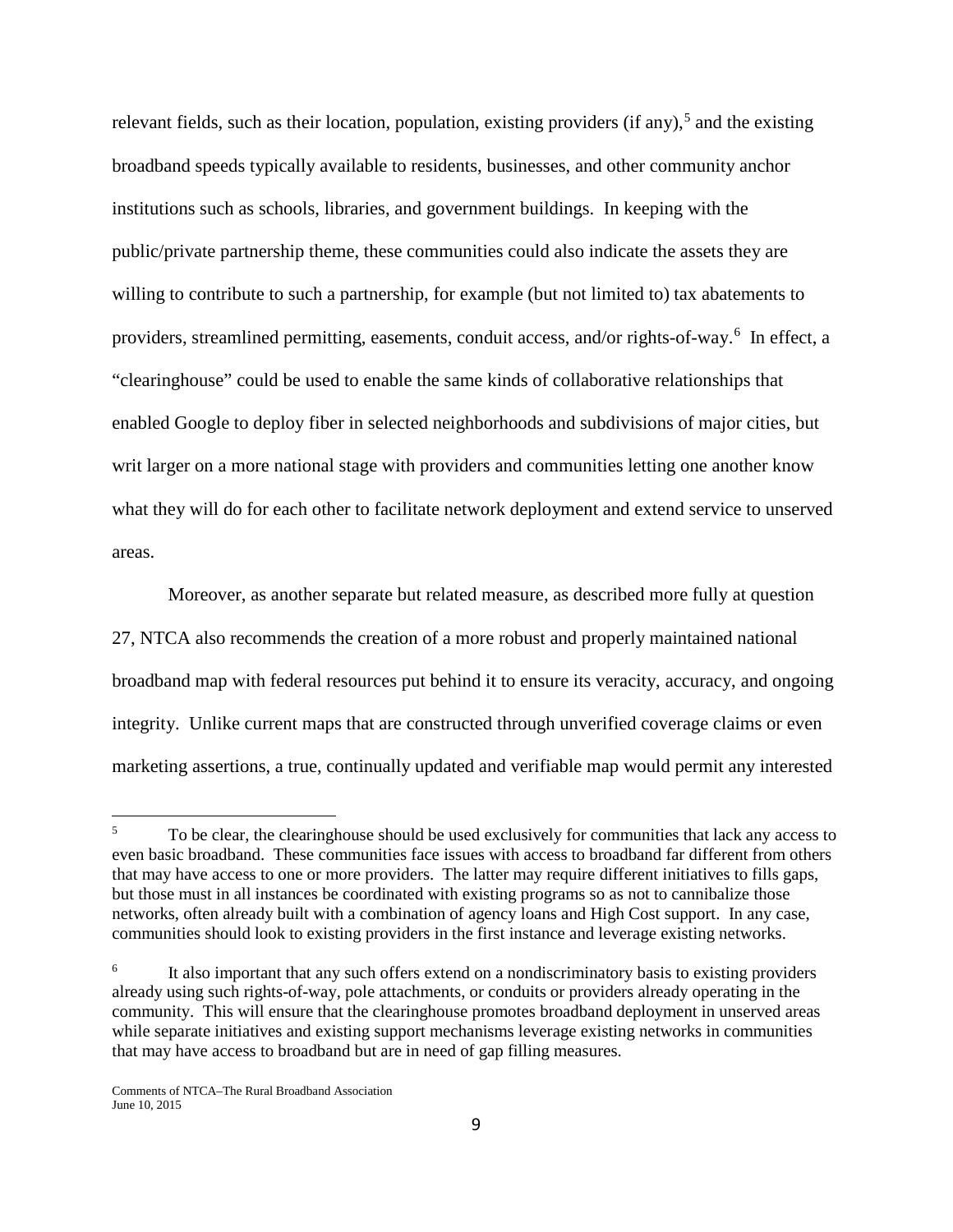party to see where gaps exist and consider concrete actions to fill them. This will require additional federal resources to become a reality, but it is clearly the only way to ensure "datadriven" decision-making on federal broadband policy and avoid the chance that "false positives" will result in a community appearing served when it is not, or "false negatives" where a community looks unserved when in fact a provider is already offering broadband at substantial speeds in that area.

Finally, the Council should consider tools to identify and eliminate barriers to deployment, such as state and local laws that hamper or delay deployment; preferences that treat certain broadband operators on a discriminatory basis with respect to poles, cuts, conduits, and rights-of-way; or policies, rules or laws that give favor in particular to government-owned or government-operated broadband networks as compared to private sector operators.

### **2. How can the federal government best promote the coordination and use of federally-funded broadband assets?**

NTCA's response to question number 1 outlines a number of ways in which coordination among agencies may facilitate broadband deployment and operations by private network operators. But, as the question highlights, the federal government also holds assets that are essential to broadband deployment. Improved communication and coordination is necessary to ensure that they are fully leveraged. For example, the federal government holds much land over which rights-of-way are necessary for broadband deployment. However, as discussed more fully below in question #6, the process for obtaining rights-of-ways on federal lands is time consuming, costly, and confusing. A streamlined, unified process and publicly available "best practices" that provide certainty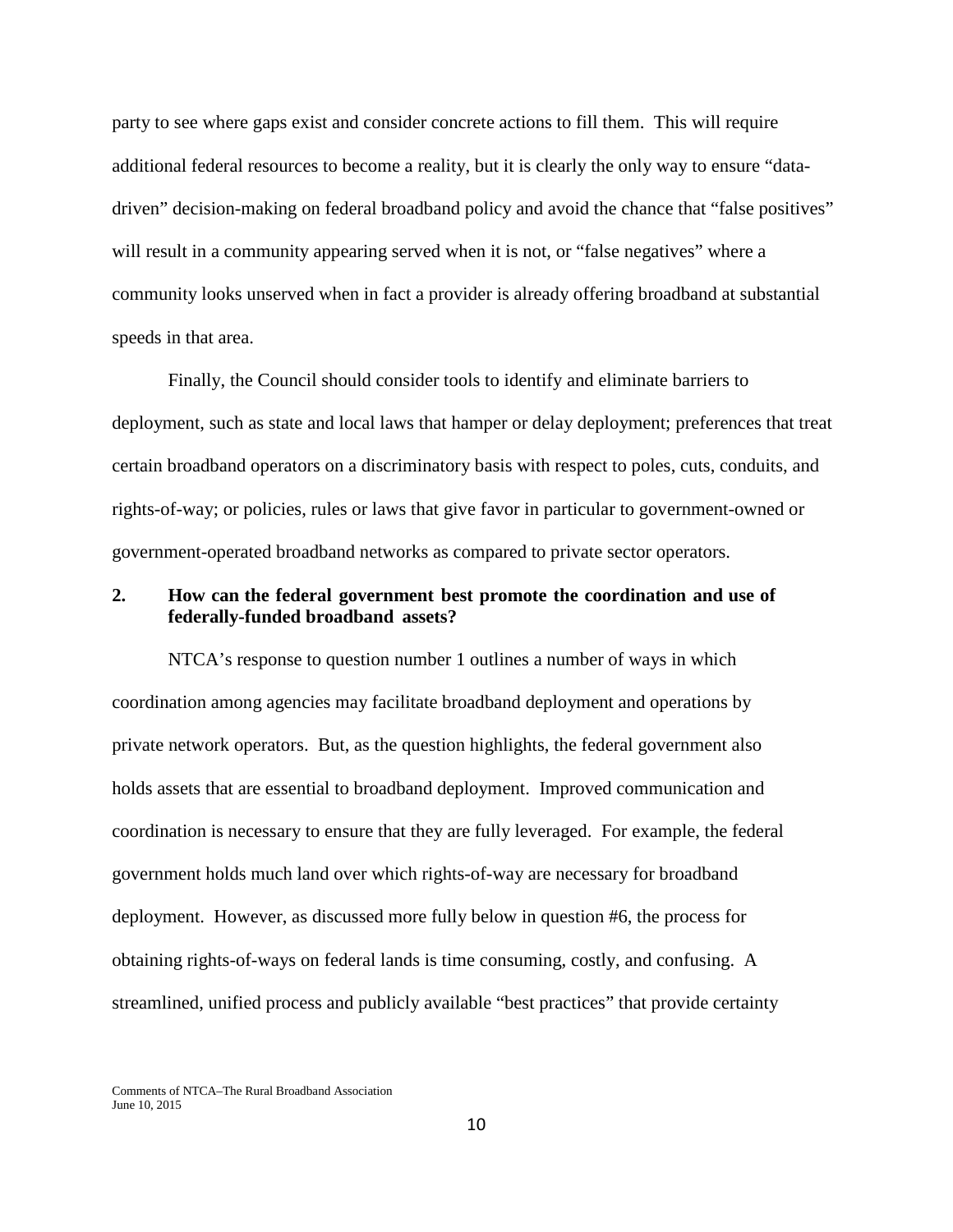to applicants would reduce manpower and financial expenditures of carriers better spent on broadband deployment.

Similarly, a "dig once" policy designed to reduce the number and scale of repeated excavations for the installation and maintenance of broadband facilities would preserve resources better used for broadband deployment by providers. The federal government should establish procedures for coordination with state, local and tribal entities and create a flexible set of "best practices" that can accommodate changes in broadband technology.

Finally, the federal government holds vast amounts of spectrum resources. Changes in technology that make spectrum usage more efficient and advances in applications may free up spectrum that can be utilized for consumer use. While this has already been a substantial focus of efforts at the FCC, the federal government should continually inventory its spectrum resources to identify unneeded spectrum that can made available for auction or shared with commercial providers.

## **3. What federal regulations and/or statutes could be modernized or adapted to promote broadband deployment and adoption?**

As noted in response to question 1 above, using an "Interagency Broadband Plan" to ensure that each federal agency identifies and works within a well-defined role as it relates to incenting or removing barriers to broadband deployment would represent a key first step. Part of this comprehensive review should include each agency identifying areas of duplication, areas where specific programs may be working at cross purposes with one another, and identification of programs or initiatives that have worked and those that have failed to achieve their stated purpose in terms of promoting broadband deployment.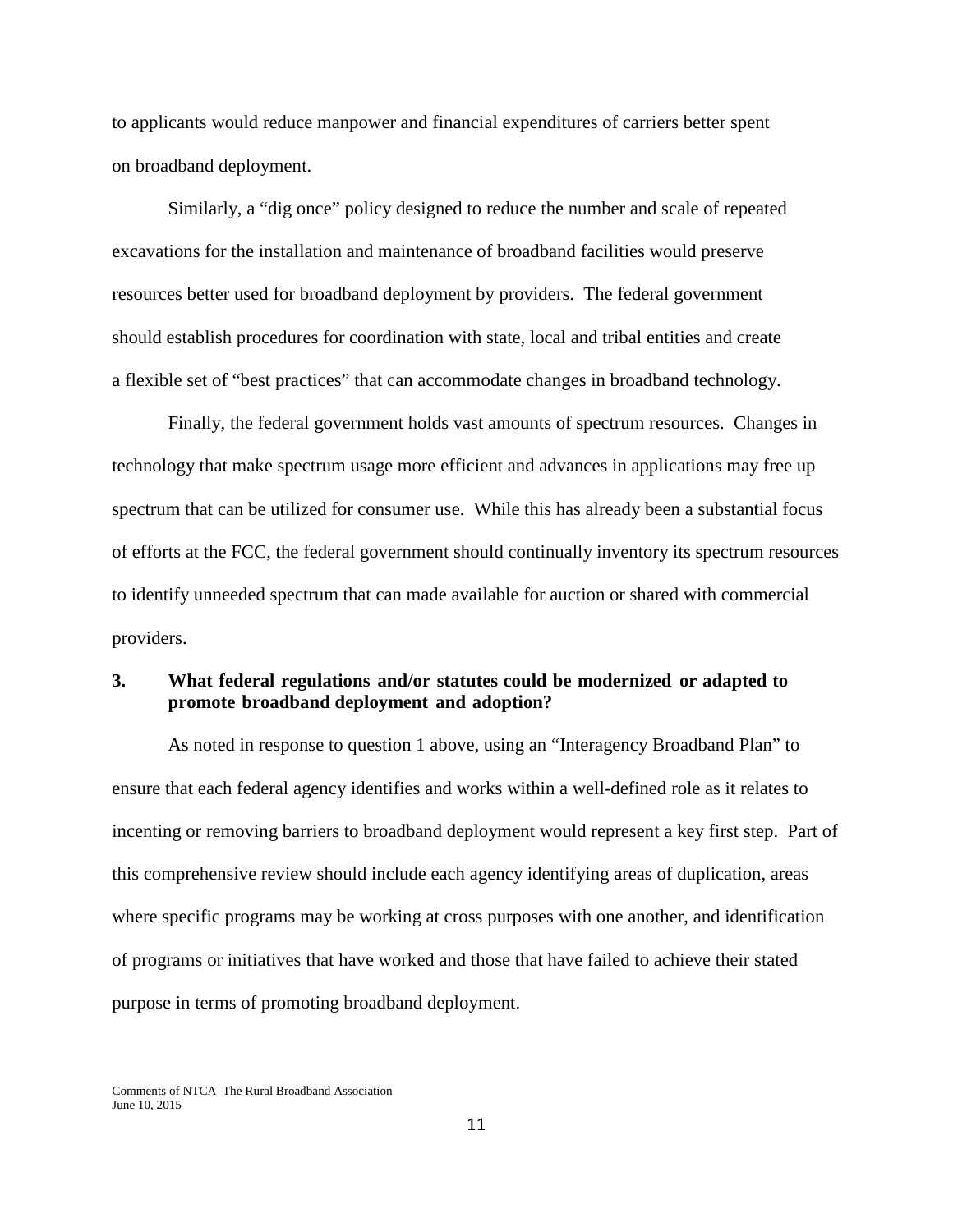More specifically, as candidates for consideration of specific rules or programs, the process for obtaining rights-of-way over federal lands is time consuming, inconsistent and expensive. The federal government should update, expedite and simplify the process by creating a standard set of "best practices" for how access to all federal lands is granted. See further discussion in connection with question 6.

Another viable candidate for consideration – and one that might not be obvious at first glance – is how federal policies governing (or not) the video marketplace affect the business case for broadband deployment and the sustainability of broadband operations. The FCC has found that these services are intrinsically linked.<sup>[7](#page-12-0)</sup> When small carriers are able to offer video and broadband services together, data shows that broadband adoption goes up 24 percent, $8$  which makes it more feasible to invest in broadband networks. However, the exponentially rising cost of content as a result of outdated statutes and regulations is frustrating deployment and adoption efforts. The cost is simply becoming unbearable for many consumers and broadband providers are cutting back on introducing video options. A viable video product requires access to broadcast content and broadcasters hold all of the power in retransmission consent negotiations. Laws must be updated to restore balance to the process so that a video/broadband bundle remains a viable marketing option. See also question # 24.

<span id="page-12-0"></span><sup>7</sup> MB Docket No. 05-311, 22 FCC Rcd 5101, 5132-33, ¶62 (2007).

<span id="page-12-1"></span><sup>8</sup> *See* NECA comments, GN Docket Nos. 09-47, 09-51, 09-137 (filed Dec. 7, 2009), p. 6.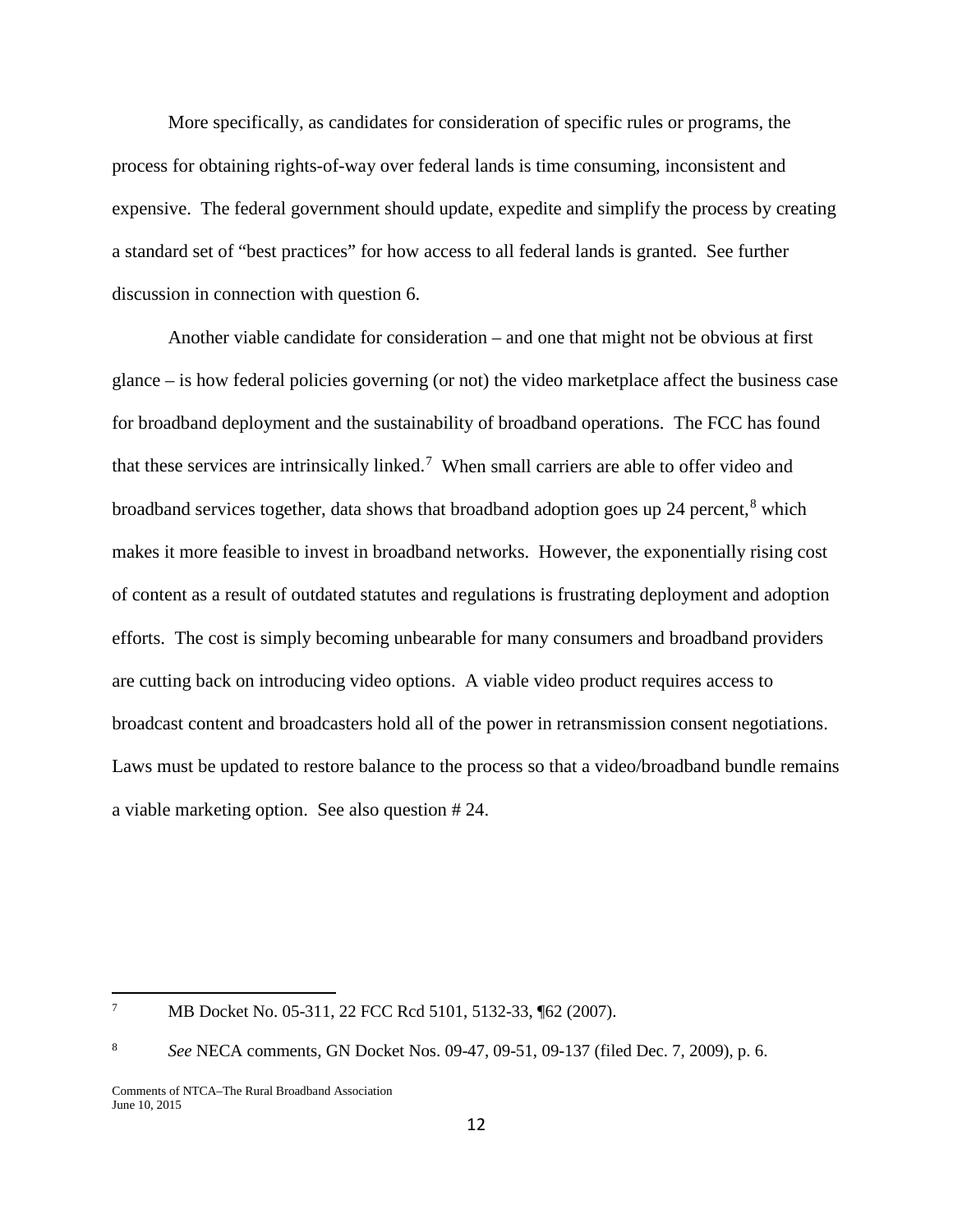- **4. As the federal government transitions to delivering more services online, what should government do to provide information and training to those who have not adopted broadband? What should the federal government do to make reasonable accommodations to those without access to broadband?**
- **5. How can the federal government best collaborate with stakeholders (state, local, and tribal governments, philanthropic entities, industry, trade associations, consumer organizations, etc.) to promote broadband adoption and deployment?**

In terms of the stakeholder collaboration contemplated by these questions, the abovediscussed Interagency Broadband Plan and Broadband Clearinghouse concepts can effectuate progress in this area as well. As part of the Interagency Broadband Plan proposed herein, the Council should, as noted above, identify each agency's role in broadband deployment and ensure that each agency is working in well-defined roles. The plan should then be shared with each of the stakeholders (state, local, and tribal governments, philanthropic entities, industry, trade associations, consumer organizations, etc.) to ensure that each has the opportunity to assist the Council in identifying barriers to broadband deployment that are unique to them or initiatives that could be undertaken to better coordinate each agency's role.

## **B. ADDRESSING REGULATORY BARRIERS TO BROADBAND DEPLOYMENT, COMPETITION, AND ADOPTION**

### **6. What regulatory barriers exist within the agencies of the Executive Branch to the deployment of broadband infrastructure?**

Like any other broadband providers, RLECs face a number of obstacles to broadband deployment. In constructing network facilities, rights-of-way are a critical and complicated issue, as the deployment of broadband network facilities in rural areas requires access to federal, state, local, tribal, and private land. While NTCA members frequently interact with the Bureau of Land Management and its rights-of-way application process, the fact that multiple agencies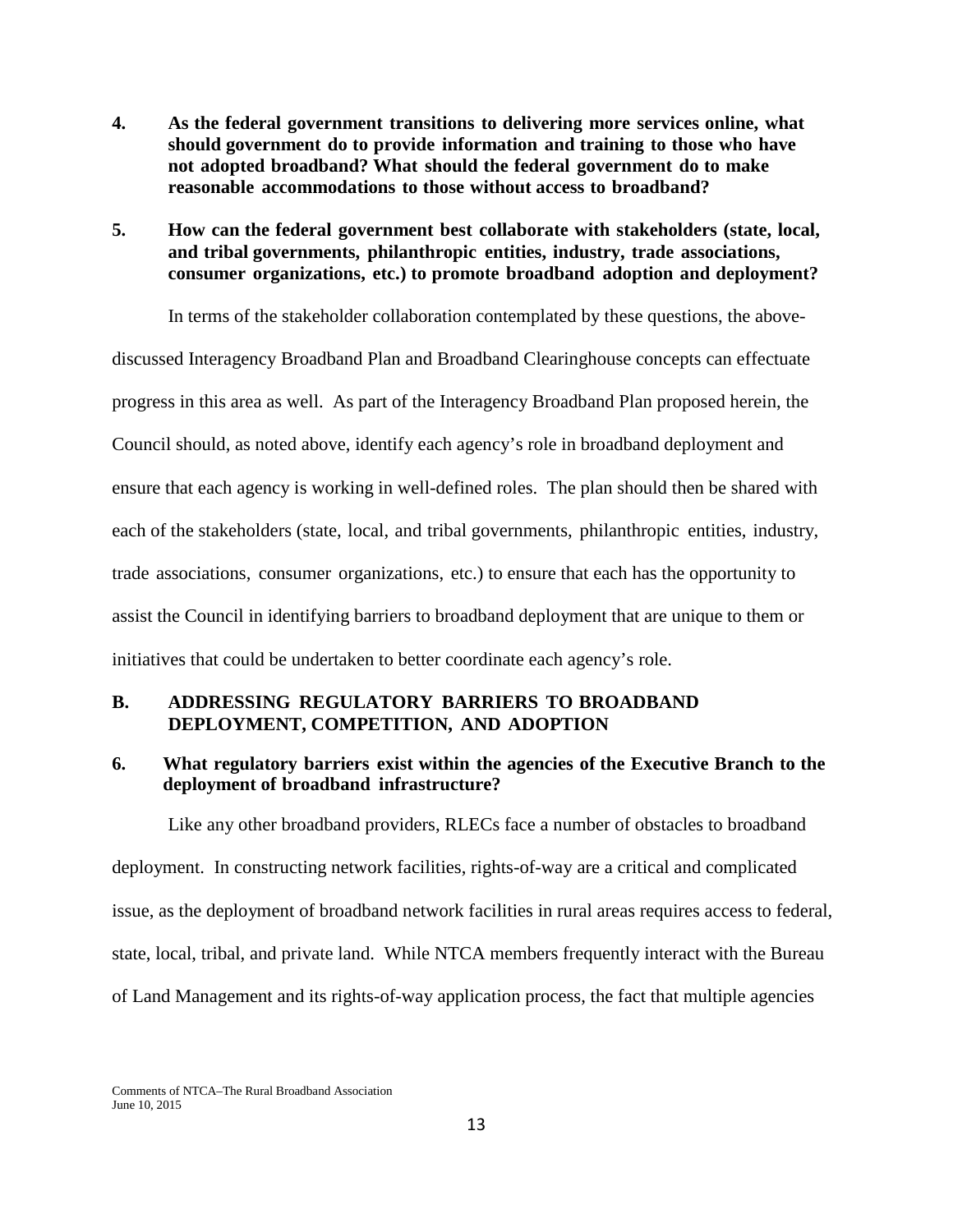across the various levels of government can have authority over rights-of-way produces further complication, expense, and delay.<sup>[9](#page-14-0)</sup>

Expediting and simplifying these processes should begin by each agency that is part of the Council identifying various divisions or sub-agencies responsible for granting rights-of-way and working to create a standard set of "best practices" for how such access to federal lands is granted across the federal government. In doing so, the Council would undoubtedly identify processes that produce unnecessary delays and/or fail to effectuate agencies' goals while retaining those that protect and properly allocate access to federal land. The result would be a more uniform and expedited process that would reduce manpower and financial expenditures of carriers better spent on broadband deployment.

As an additional step, the Council should also encourage state, local, and tribal entities to use the Council-created best practices as a model for streamlining and potentially harmonizing their own processes in order to expedite providers' interactions with such agencies while still ensuring that rights-of-way are properly allocated. The rights-of-way application process is further complicated by a multijurisdictional effort that requires carriers to navigate different processes at various different levels of government in addition to doing so across federal agencies, and a harmonization of such processes would undoubtedly encourage providers to invest in areas they might have otherwise chosen not to.

<span id="page-14-0"></span><sup>9</sup> *See*, NTIA *Federal Rights-of-Way For Telecommunications Projects,*  <http://www.ntia.doc.gov/legacy/FROWsite/rowagycontacts.htm> (as the rights-of-way contacts page shows, more than a dozen agencies and sub-agencies have some form of authority over rights-of-way necessary for the deployment of broadband facilities.).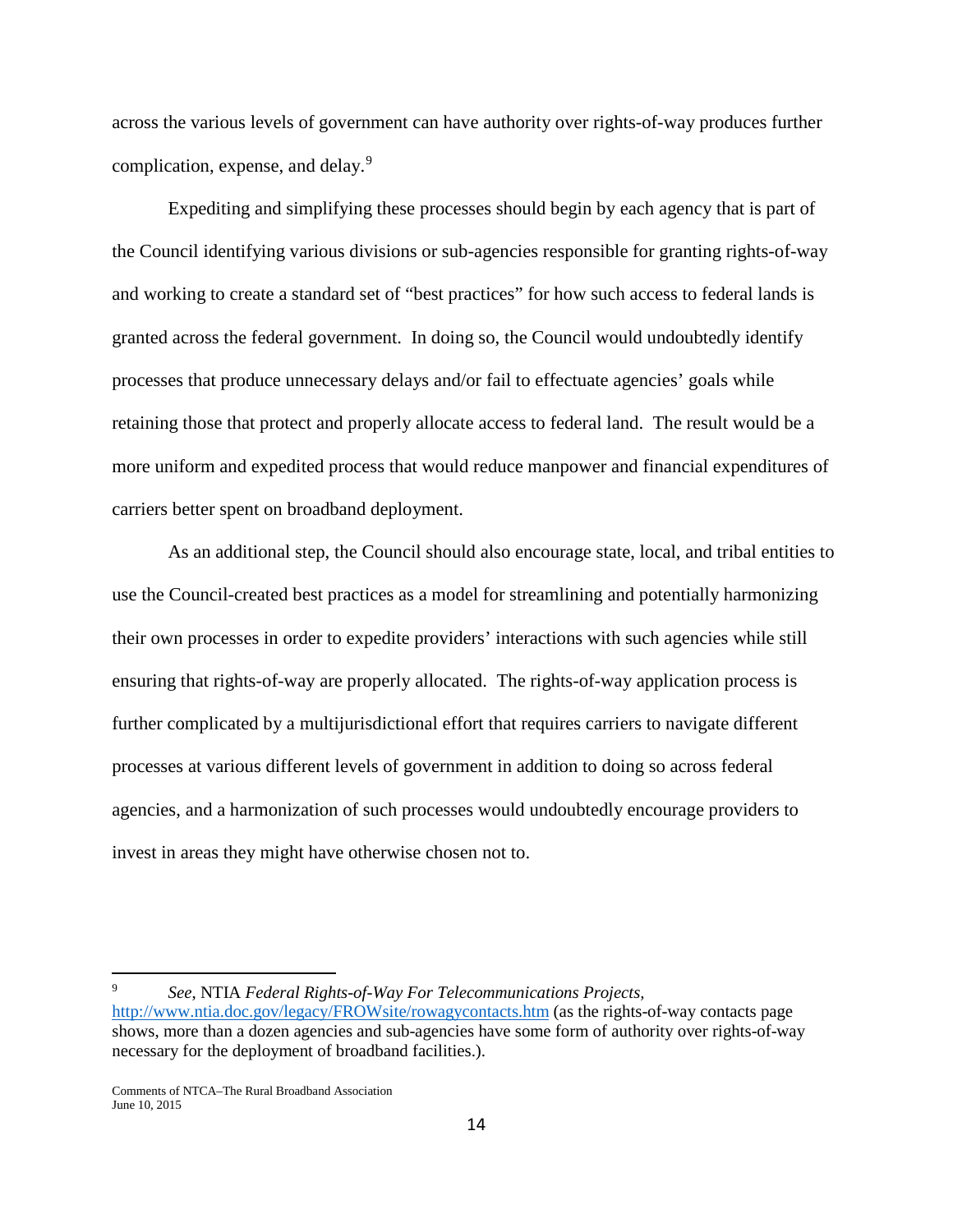In terms of rights-of-way and access to other critical inputs such as pole attachments and conduits, it is important that policies and procedures in these area enable providers of all types to operate on an equal footing. Policies should in this area should not favor one class of providers over another, and in particular should ensure that private operators are not unduly disadvantaged by an uneven playing field as it relates to government-owned broadband networks.

In addition, pole attachment rates can have a significant impact on broadband deployment. Section 224 of the Communications Act of 1934, as amended, provides the FCC with only limited jurisdiction over pole attachments, as that provision specifically states that it does not apply in states where pole attachments are regulated by states. As a result, Congressional action is necessary to ensure that in every case pole attachment rates are just, reasonable, and nondiscriminatory. In terms of FCC action, there is an open proceeding to clarify the pole attachment rates for providers of telecommunications services in states where the FCC has jurisdiction.<sup>[10](#page-15-0)</sup> While not specifically under the purview of the Council, it is important to stress herein that critical inputs such as pole attachments, much like rights-of-way, can impose unreasonable and discriminatory costs on RLECs and other broadband providers, and thereby exacerbate the difficulties these providers face operating in high cost areas. NTCA encourages the Council to work with the FCC to ensure that pole attachment rates are nondiscriminatory in all cases.

Broadband deployment also requires providers to coordinate with railroad crossings, and other facilities owned and operated by railroads and commuter transit operators. A number of

<span id="page-15-0"></span><sup>10</sup> *Parties Asked to Refresh the Record Regarding Petition to Reconsider Cost Allocators Used to Calculate the Telecom Rate for Pole Attachments*, Federal Communications Public Notice, WC Docket No. 07-245 and GN Docket No. 09-51, DA 15-542 (rel. May 6, 2015) ("Public Notice").

Comments of NTCA–The Rural Broadband Association June 10, 2015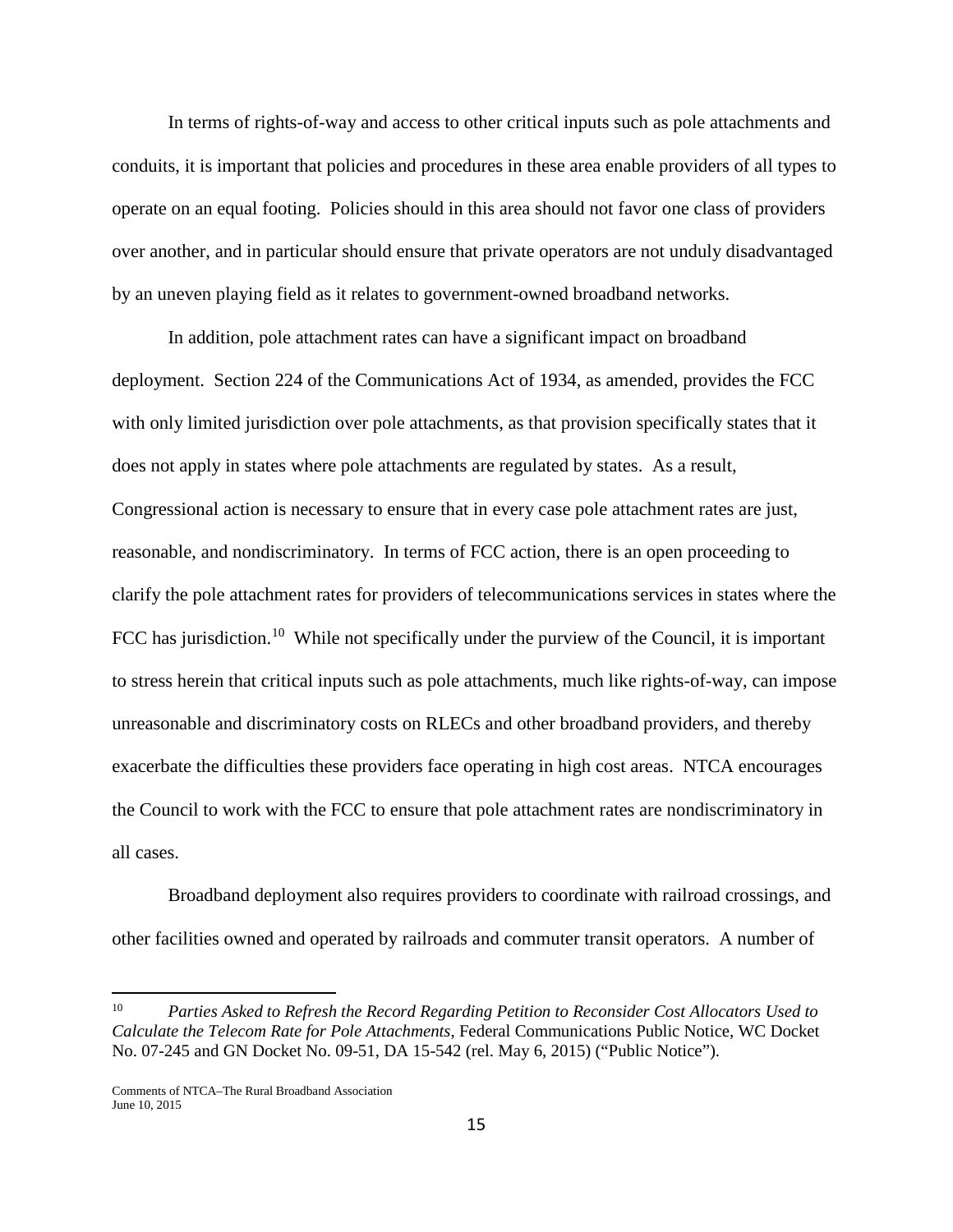NTCA members have specifically reported a lack of uniformity in fees and significant delays in working to coordinate the deployment of broadband facilities with railroad crossings. This may be an item that requires Congressional action, however to the extent that the Department of Transportation can streamline this process and adopt a flat fee requirement, it could go a long way toward expedited broadband deployment.

Finally, as providers of all sizes will likely state in their comments to the Council, broadband providers need stability and predictability as well. The uncertainty surrounding constantly changing regulations and support mechanisms reduces the ability to obtain financing and slows and even prevents altogether broadband network investment. Successful programs may, on occasion, require modernization to account for changes in technology or business practices, but the changes should be surgical and build upon successful programs and regulatory constructs. Experimental ideas that put programs and investments at risk should not be considered or implemented to the detriment of well-established programs with proven track records.

#### **7. What federal programs should allow the use of funding for the deployment of broadband infrastructure or promotion of broadband adoption but do not do so now?**

As discussed above, a sufficient and predictable High Cost Program that creates the certainty necessary to incent broadband investment and enables consumer rates to remain affordable is the critical foundational element of any effort to extend the quality and reach of broadband networks in rural areas. It is not that this program does not achieve this purpose now, but rather the effects of relatively recent changes and the threat of more to come have made it harder to plan for investments than in years past. For "universal access" in the form of rural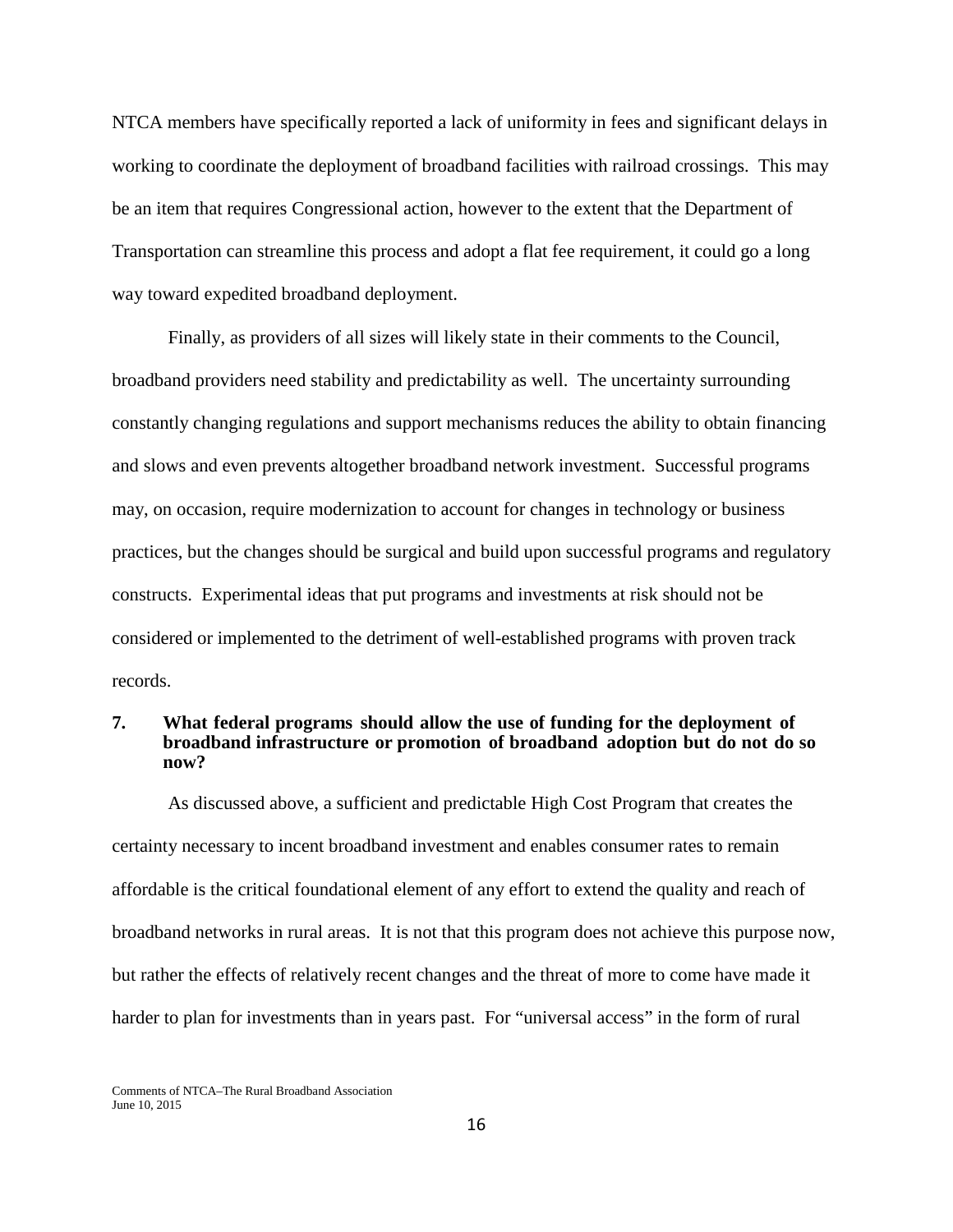broadband to be achieved, the High Cost Program should be "stabilized" and made sufficient and *predictable* enough to perform its intended purpose. Rather than throwing out existing mechanisms altogether or tinkering with the program in "experimental" ways that might or might not yield results, the High Cost program is so "foundational" with respect to broadband access in rural areas that any approach to reforming or revising it should start from what has demonstrably worked in the past to deliver fast, affordable broadband to consumers, and leverage that success by making only those changes necessary to ensure the program's continuing success going forward.

In addition, as discussed elsewhere herein, streamlined access to rights-of-way and pole attachments, affordable access to video content and the limiting of unnecessary burdens on smaller carriers can remove barriers to deployment and promote adoption as well.

- **8. What inconsistences exist in federal interpretation and application of procedures, requirements, and policies by Executive Branch agencies related to broadband deployment and/or adoption, and how could these be reconciled? One example is the variance in broadband speed definitions.**
- **9. Are there specific regulations within the agencies of the Executive Branch that impede or restrict competition for broadband service, where residents have either no option or just one option? If so, what modifications could agencies make to promote competition in the broadband marketplace?**
- **10. Are there federal policies or regulations within the Executive Branch that create barriers for communities or entities to share federally-funded broadband assets or networks with other non- federally funded networks?**
- **11. Should the federal government promote the implementation of federallyfunded broadband projects to coincide with other federally-funded infrastructure projects? For example coordinating a broadband construction project funded by USDA with a road excavation funded by DOT?**

A central theme to the answers provided herein is the critical importance of

informed coordination between and among federal agencies. Any federally funded project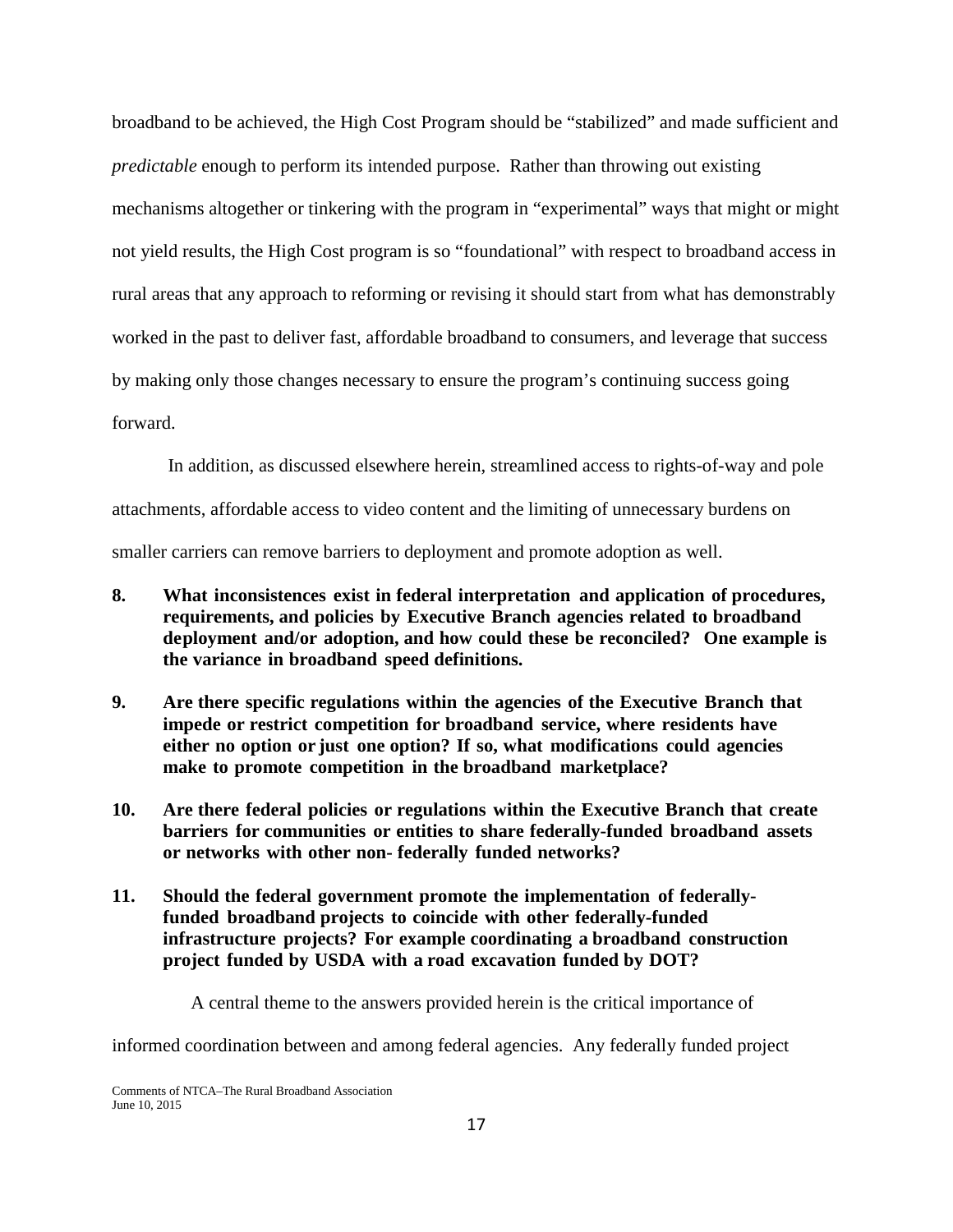should be considered with an eye toward broadband deployment. In any case where coordination can occur, it should. The Interagency Broadband Plan discussed above should require this coordination to help ensure that seemingly unrelated, but in fact very complementary, initiatives are being developed and deployed in a manner that promotes efficient broadband deployment, sustainable operation of those networks, and affordability and reasonable comparability of the services that ride atop them.

# **C. PROMOTING PUBLIC AND PRIVATE INVESTMENT IN BROADBAND**

**12. How can communities/regions incentivize service providers to offer broadband services, either wired or wireless, in rural and remote areas? What can the federal government do to help encourage providers to serve rural areas?**

See answers to questions #1 and #3.

**13. What changes in Executive Branch agency regulations or program requirements could incentivize last mile investments in rural areas and sparsely populated, remote parts of the country?**

See answers to questions #1 and #3.

**14. What changes in Executive Branch agency regulations or program requirements would improve coordination of federal programs that help communities leverage the economic benefits offered by broadband?**

See answers to questions #1 and #3.

# **15. How can Executive Branch agencies incentivize new entrants into the market by lowering regulatory or policy barriers?**

NTCA has noted at various points herein that rights-of-way, pole attachments, etc.,

can each serve in one way or another as a barrier to broadband deployment. It is likely

that representatives of new entrants or non-traditional providers will espouse similar

points of view. Any action to take on the impediments to broadband deployment should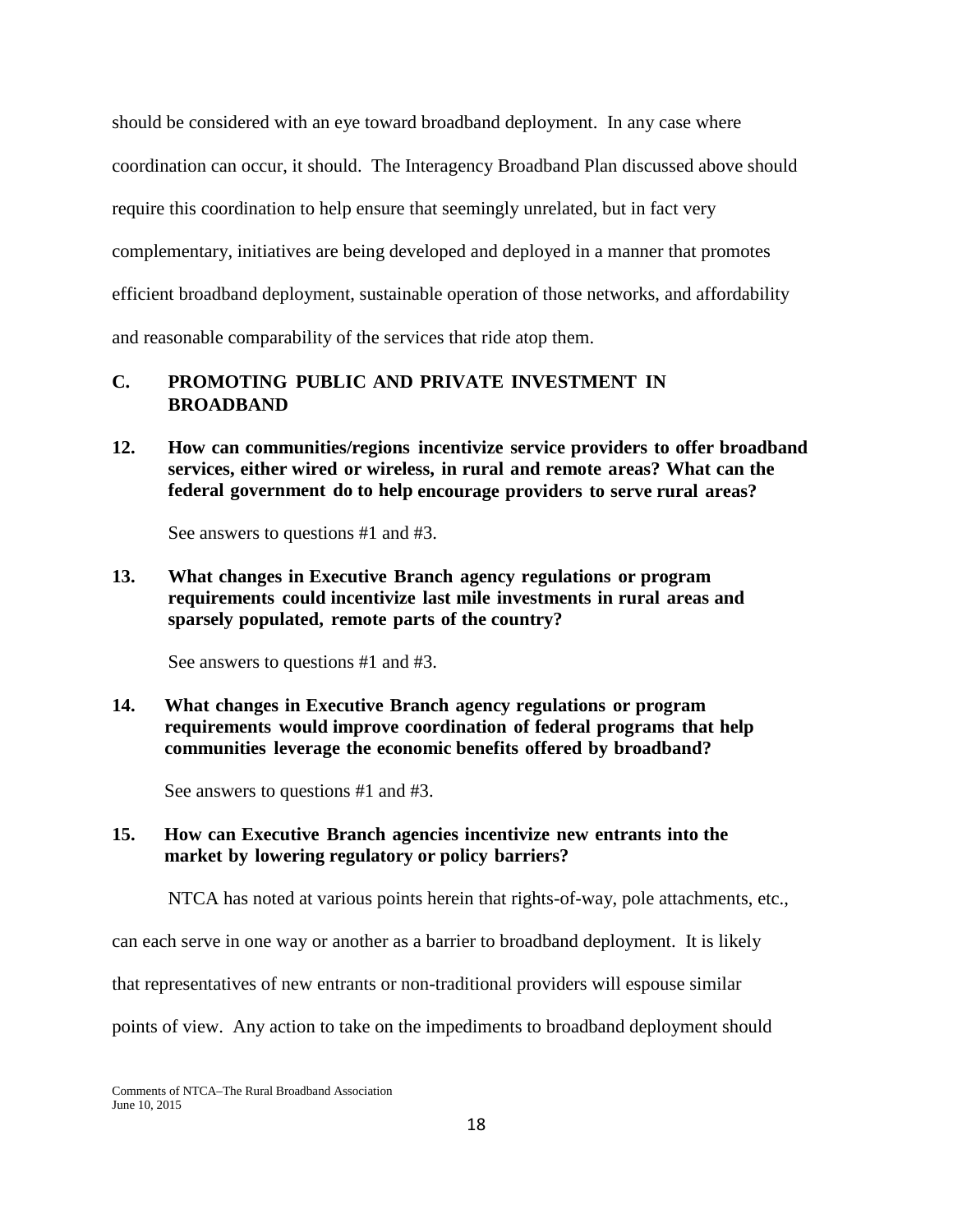ensure that all providers have equal opportunity in terms of access to rights-of-way, pole attachments, and other similar critical inputs.

Moreover, the Council should make clear as a guiding principle that *communitywide* access is the goal, rather than ensuring *access to the community*. Too often in recent years and debates, there has been a focus on connecting large users in a community – an important goal, to be sure – without careful consideration of whether and to what degree that will help or hinder access at home for those living in the surrounding community. It should be an explicit goal of the Interagency Broadband Plan to expect and achieve community-wide access as compared to connecting discrete categories of users within a community. Whether new entrant or existing provider, the Council and the FCC should look to – and demand – providers that offer community-wide solutions to broadband availability and affordability that can keep up over time with consumers' rapidly changing demands and continuing thirst for bandwidth.

### **16. What federal programs within the Executive Branch should allow the use of funding for broadband adoption, but do not do so now?**

See answers to question #1 and #3.

In addition to the discussion in response to questions 1 and 3 herein, it cannot be stressed enough that at its core the High Cost Universal Service Program is an affordability mechanism as much as it supports availability. By allowing consumers access to affordable services that might otherwise cost tens or hundreds of dollars more per month, the program has made investments in broadband deployment sustainable and enabled the procurement of necessary financing. As discussed throughout these comments, a return to that mission, a modernization of the program for the broadband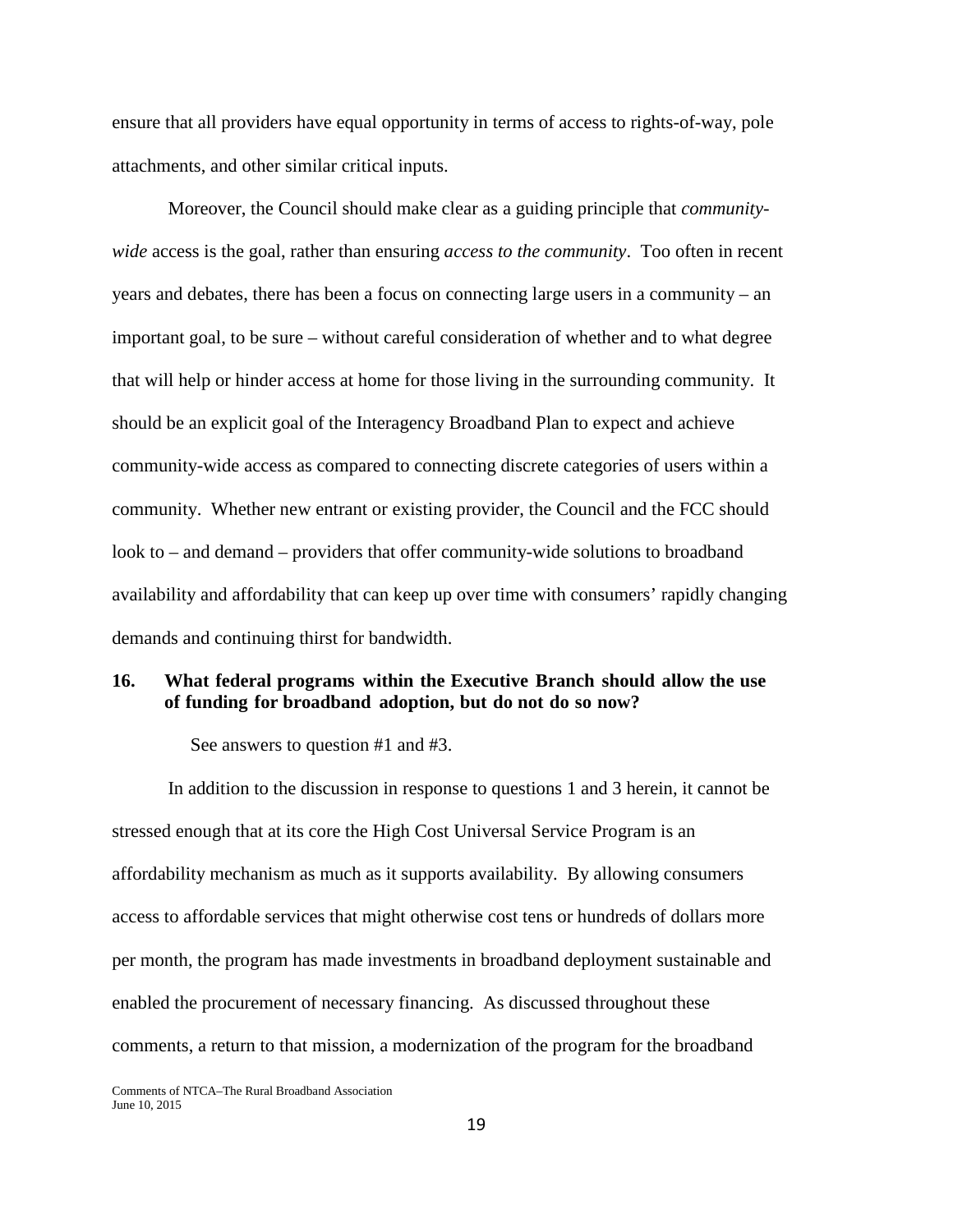world, regulatory certainty, and the leveraging of this successful mechanism at each and every turn represent the most effective tools for promoting broadband adoption in rural areas.

## **17. Typical barriers to broadband adoption include cost, relevance, and training. How can these be addressed by regulatory changes by Executive Branch agencies?**

The primary barriers to broadband adoption (in descending order) are perceived lack of relevance, usability (*i.e.,* lack of training), cost (of service as well as a computer) and lack of availability.[11](#page-20-0) Results of the FCC's recently-concluded Low Income Broadband Pilot Program, which repurposed funds from the Universal Service Fund's Lifeline Program to subsidize broadband costs for low-income consumers for a fixed period of time, indicate that addressing the cost barrier alone will not make a significant impact in overall broadband adoption rates.<sup>[12](#page-20-1)</sup> Instead, each of the individual barriers must be addressed if the goal of increasing broadband adoption is to be met.

Additional funding can help combat the cost and availability barriers. The recent stimulus program allocated \$7.2 billion specifically for broadband deployment, and the results achieved were overwhelmingly positive. Numerous NTCA member companies were able to leverage these funds to bring high-quality broadband service to more of their customers.

<span id="page-20-0"></span><sup>&</sup>lt;sup>11</sup> NTCA, *Conquering the Challenges of Broadband Adoption*, April 2014, pp. 7-8, ("NTCA Broadband Adoption White Paper.") [http://www.ntca.org/images/stories/Documents/Advocacy/CCBA\\_Whitepaper.pdf](http://www.ntca.org/images/stories/Documents/Advocacy/CCBA_Whitepaper.pdf)  $\overline{a}$ 

<span id="page-20-1"></span><sup>12</sup> FCC, Wireline Competition Bureau, *Low-Income Broadband Pilot Program Staff Report*, WC Docket No. 11-42, released May 22, 2015. [http://transition.fcc.gov/Daily\\_Releases/Daily\\_Business/2015/db0522/DA-15-624A1.pdf](http://transition.fcc.gov/Daily_Releases/Daily_Business/2015/db0522/DA-15-624A1.pdf)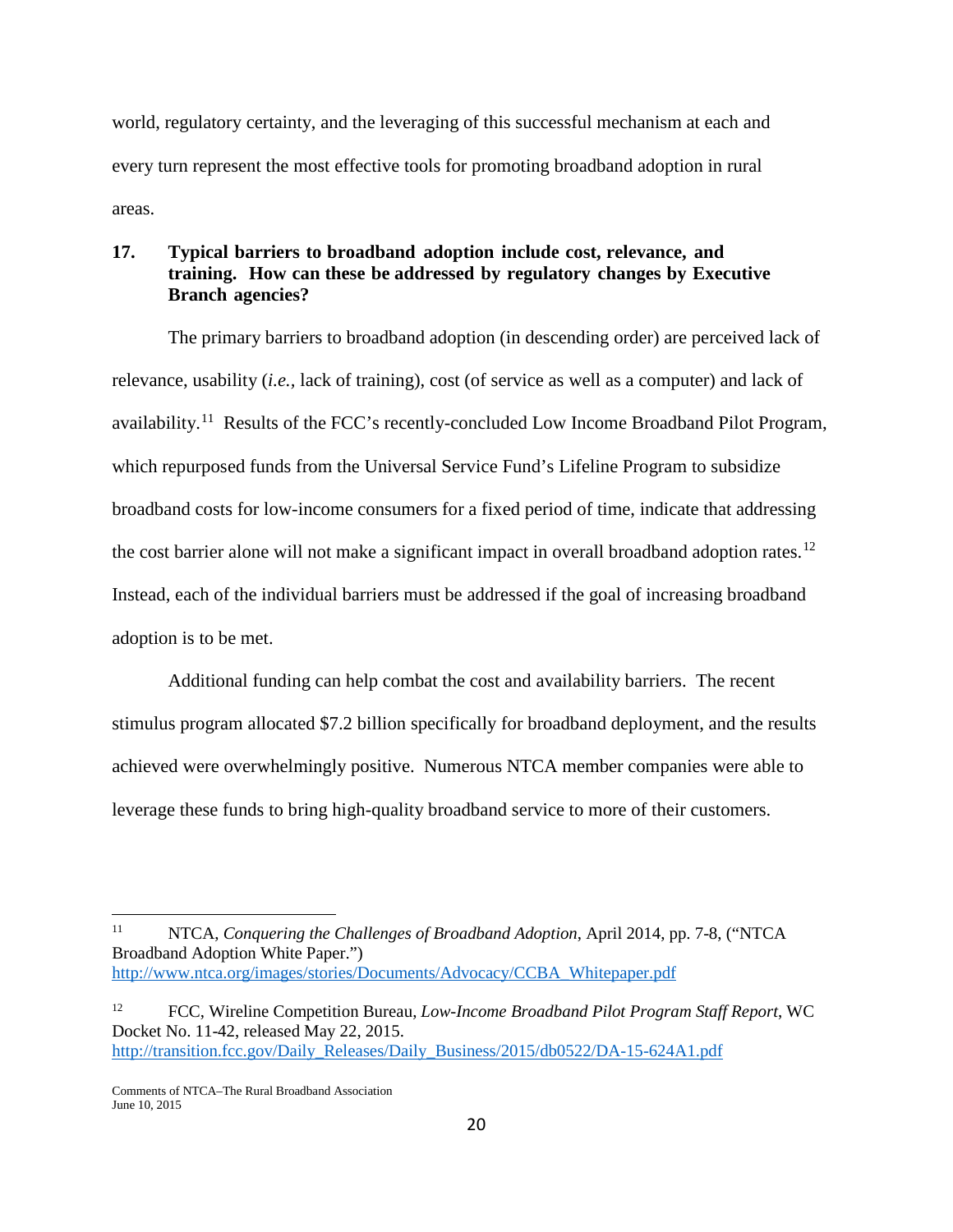Any programs that make additional funds available for these purposes will help increase broadband adoption. While additional funding is unquestionably hard to come by, dollars dedicated to expanding broadband deployment will undoubtedly benefit the U.S. economy as a whole.

## **E. ISSUES RELATED TO STATE, LOCAL, AND TRIBAL GOVERNMENTS**

## **18. What barriers exist at the state, local, and/or tribal level to broadband deployment and adoption? How can the federal government work with and incentivize state, local, and tribal governments to remove these barriers?**

From the consumer's standpoint, it makes little difference which entity helps to overcome barriers preventing adoption, just as long as they are ultimately overcome. Agencies and other organizations outside of the Executive Branch might be well equipped to take on the remaining barriers, and even better positioned to do so if they are closer to the consumer and more familiar with localized challenges. Removing the relevance and usability barriers can be accomplished through customer education and training. This training can be undertaken by the service provider, who would, in turn, ultimately reap the benefit of a new customer. Similarly, educational campaigns—comprised of bill inserts, ads in local newspapers, and television and radio spots—can inform non-adopters of the benefits to be gained from a broadband connection.<sup>[13](#page-21-0)</sup> To the extent that state, local, and/or tribal governments can contribute to these efforts, the more effective they ultimately will be.

<span id="page-21-0"></span><sup>&</sup>lt;sup>13</sup> NTCA Broadband Adoption White Paper, p. 9.

Comments of NTCA–The Rural Broadband Association June 10, 2015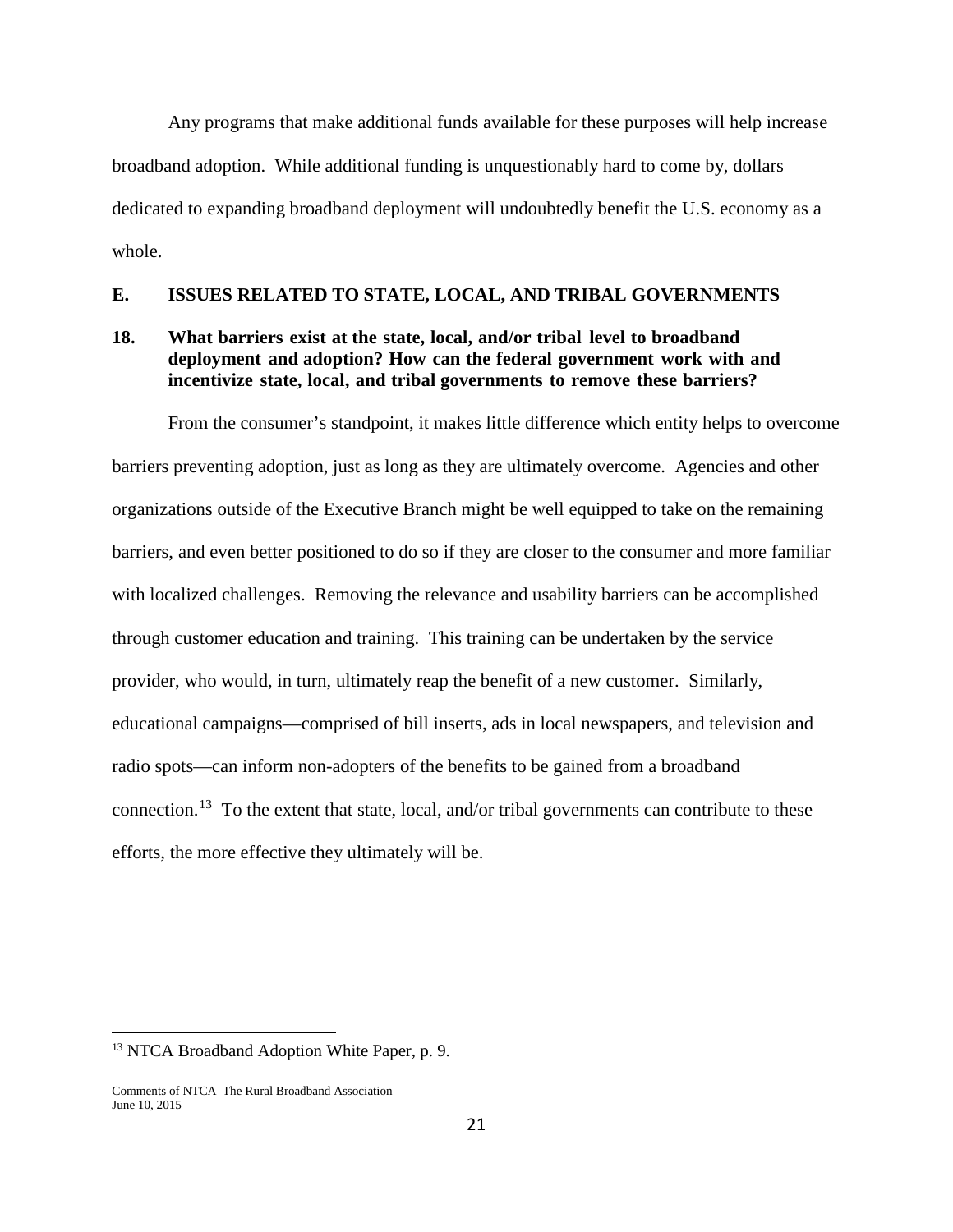- **19. What federal barriers do state, local, and tribal governments confront as they seek to promote broadband deployment and adoption in their communities?**
- **20. What can the federal government do to make it easier for state, local, and tribal governments or organizations to access funding for broadband?**
- **21. How can the federal government support state, local, and tribal efforts to promote and/or invest in broadband networks and promote broadband adoption? For example, what type of capacity- building or technical assistance is needed?**

## **F. ISSUE RELATED TO VULNERABLE COMMUNITIES AND COMMUNITIES WITH LIMITED OR NO BROADBAND**

- **22. How can specific regulatory policies within the Executive Branch agencies be altered to remove or reduce barriers that prevent vulnerable populations from accessing and using broadband technologies? Vulnerable populations might include, but are not limited to, veterans, seniors, minorities, people with disabilities, at-risk youth, low-income individuals and families, and the unemployed.**
- **23. How can the federal government make broadband technologies more available and relevant for vulnerable populations?**
- **G. ISSUES SPECIFIC TO RURAL AREAS**

## **24. What federal regulatory barriers can Executive Branch agencies alter to improve broadband access and adoption in rural areas?**

In addition to addressing concerns outlined above, the Executive Branch agencies

should recognize that video provision is at its core a broadband issue, as many operators, large and small, frequently use the same infrastructure to deliver both video and broadband services. Desirable content drives broadband adoption and the cost of content is a stumbling block for providers of combined broadband and video services and consumers. Executive Branch agencies should look for ways to help level the playing field in content negotiations and ensure that content providers are not engaging in predatory practices. Current law and rules require that most video providers only carry the local commercial broadcast television stations located in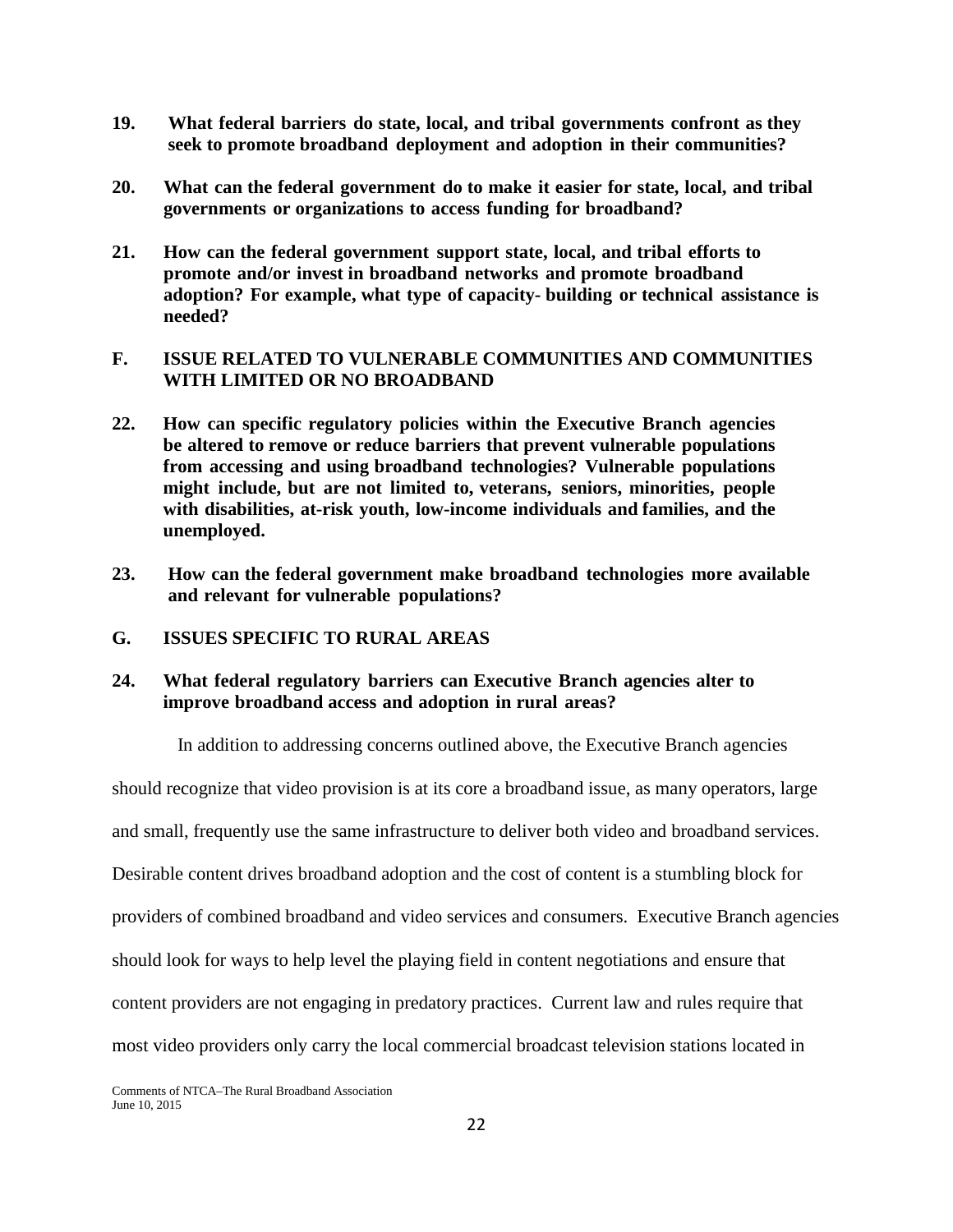their specified Designated Market Areas. Video providers may not look to neighboring areas for programming and thus have no negotiating power Retransmission consent rules that are now over twenty years old – and thus reflect a very different video marketplace - give programmers a stranglehold over video content and prevent small providers from negotiating market-based rates for programming. Evidence suggests that small and medium video providers pay up to twice the rates that large companies do for the same programming, deterring broadband adoption in the areas served by smaller providers. The rules must be updated.

The Executive Branch should also examine the program distributor practice of forced tying of undesired content with desired content which forces a video provider to pay for and distribute tens of dozens of channels for access to the most desired programming. This "forced tying" prevents small providers from offering more affordable packages of channels, and is raising prices to unsustainable levels.

Overall, the costs of regulation are substantial for small, rural companies and every penny spent complying with regulation and completing forms is a penny that is not spent on broadband deployment. The Executive Branch, specifically the Office of Advocacy, should exercise its oversight of the FCC and ensure that regulation is not overly burdensome to small providers and should seek to actively encourage small business participation in the provision of wired and wireless broadband services.

## **25. Would spurring competition to offer broadband service in rural areas expand availability and, if so, what specific actions could Executive Branch agencies take in furtherance of this goal?**

The areas in which RLEC members operate have for decades been ignored by other providers. The challenges of density and distance and rugged terrain make deployment in these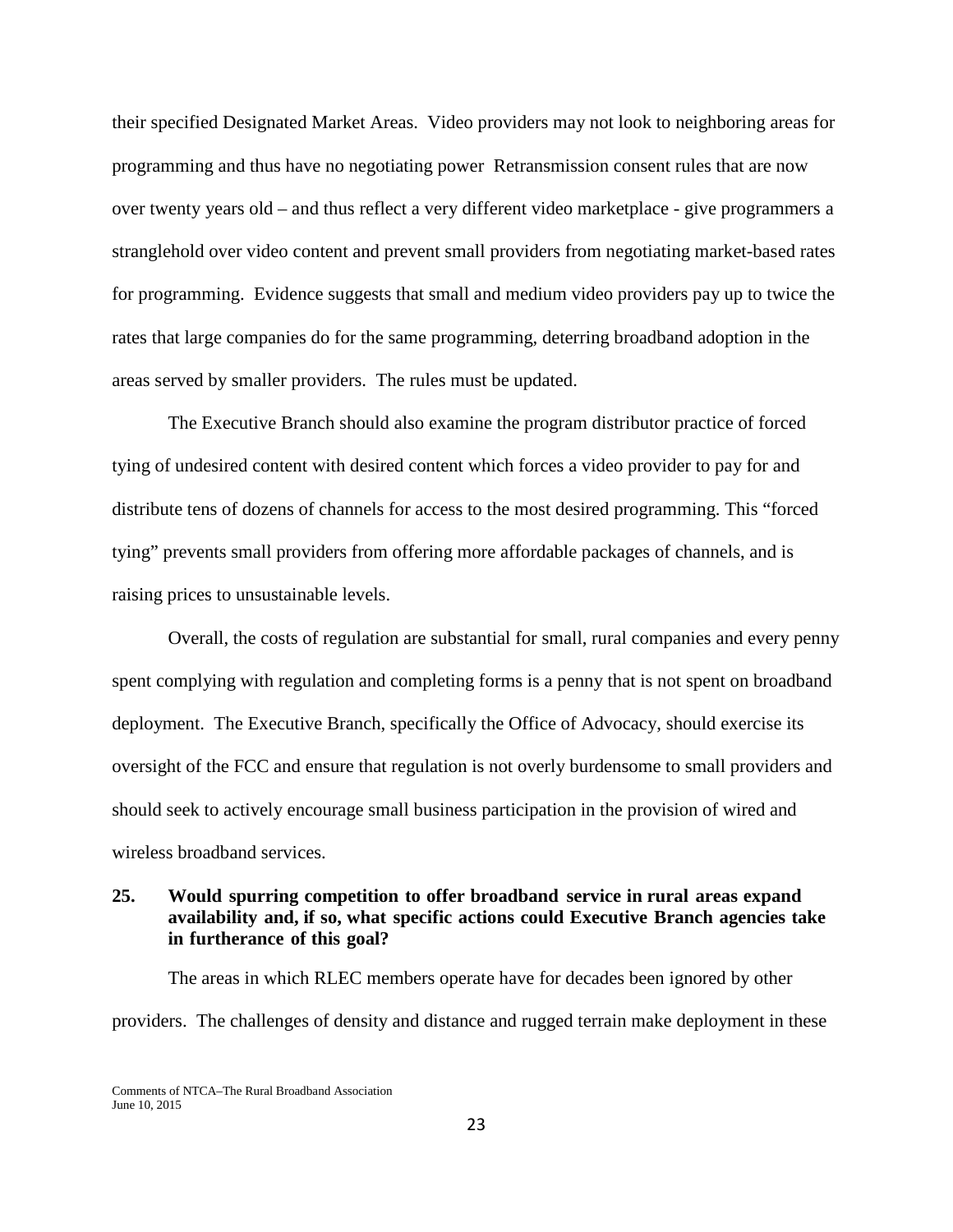rural areas a risky and expensive proposition. As such, it is often difficult for even a single provider to make a "business case" for deploying in such areas. However, a "virtuous" combination of local community focus, high cost support, and private capital and/or and government loan programs has enabled RLECs to rise to the challenge.

With this in mind, policymakers should take caution in artificially injecting competition into such areas. In particular, it is critical that existing networks are not "cannibalized" by the artificial injection of competition. It would be particularly troublesome and wasteful, for example, if agency initiatives result in "overbuilding" of existing network facilities built in part through the use of RUS loans, High Cost Program distributions, and/or via Broadband Technology Opportunities Program ("BTOP") awards. Leveraging existing facilities and ensuring that at each turn agency and FCC initiatives are thoroughly coordinated can address gaps where they exist and promote the community-wide availability of high quality and robust broadband networks. The Council and individual agencies should look first to leverage existing programs, existing networks, and existing providers as a launching pad for expansion.

## **26. Because the predominant areas with limited or no broadband service tend to be rural, what specific provisions should Executive Branch agencies consider to facilitate broadband deployment and adoption in such rural areas?**

As discussed in detail above, sufficient and predictable USF support mechanisms that are carefully coordinated with other federal agency initiatives, regulatory certainty, harmonized rights-of-way processes, and updated video statutes and regulations would all facilitate rural broadband and adoption. NTCA's members are dedicated to providing (and do provide) cutting edge broadband services to their rural communities, but targeted, specific changes to existing statutes and policies will enable additional focus on this important policy objective. The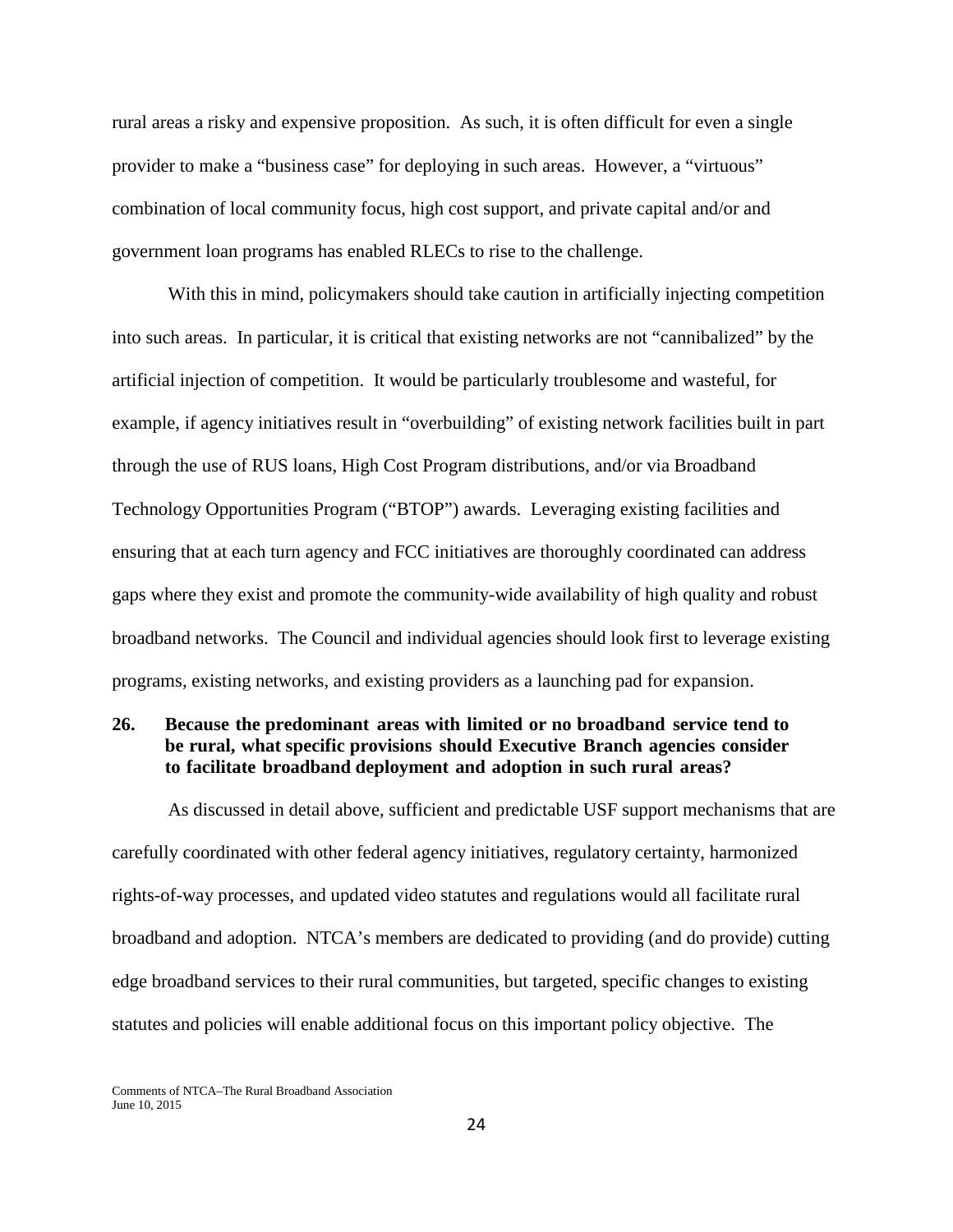executive branch should not duplicate efforts of other agencies and introduce additional, untested and unnecessary programs and policies in furtherance of this goal.

Beyond those issues listed above and already discussed at length elsewhere in these comments, the Executive Branch should help ensure that all consumers, no matter where they live, have access to mobile data. Rural consumers require access to a strong and reliable wireless network, and rural carriers are attempting to meet that demand despite monumental challenges. Data roaming agreements are controlled by the nation's largest wireless providers and difficult to obtain. Access to data roaming according to reasonable terms and conditions is essential to ensure that competition thrives and rural consumers have access to the same services as their urban counterparts, no matter where they work or travel. Also, rural telecommunications providers require access to additional low-band spectrum to serve rural communities. The propagation characteristics of low-band spectrum make it especially well-suited to rural applications. Large carriers tend to focus their wireless build out in more profitable densely populated areas so to further mobile broadband deployment in rural areas, policies must ensure that small providers interested in serving rural communities and businesses have a realistic opportunity to obtain low-band spectrum at auction.

#### **H. MEASURING BROADBAND AVAILABILITY, ADOPTION, AND SPEEDS**

### **27. What information about existing broadband services should the Executive Branch collect to inform decisions about broadband investment, deployment, and adoption? How often should this information be updated?**

The Executive Branch should collect reliable and verifiable data that all interested parties may use and rely on for planning efforts. Previous efforts to create a broadband deployment map may have been informative and may have improved over time, but they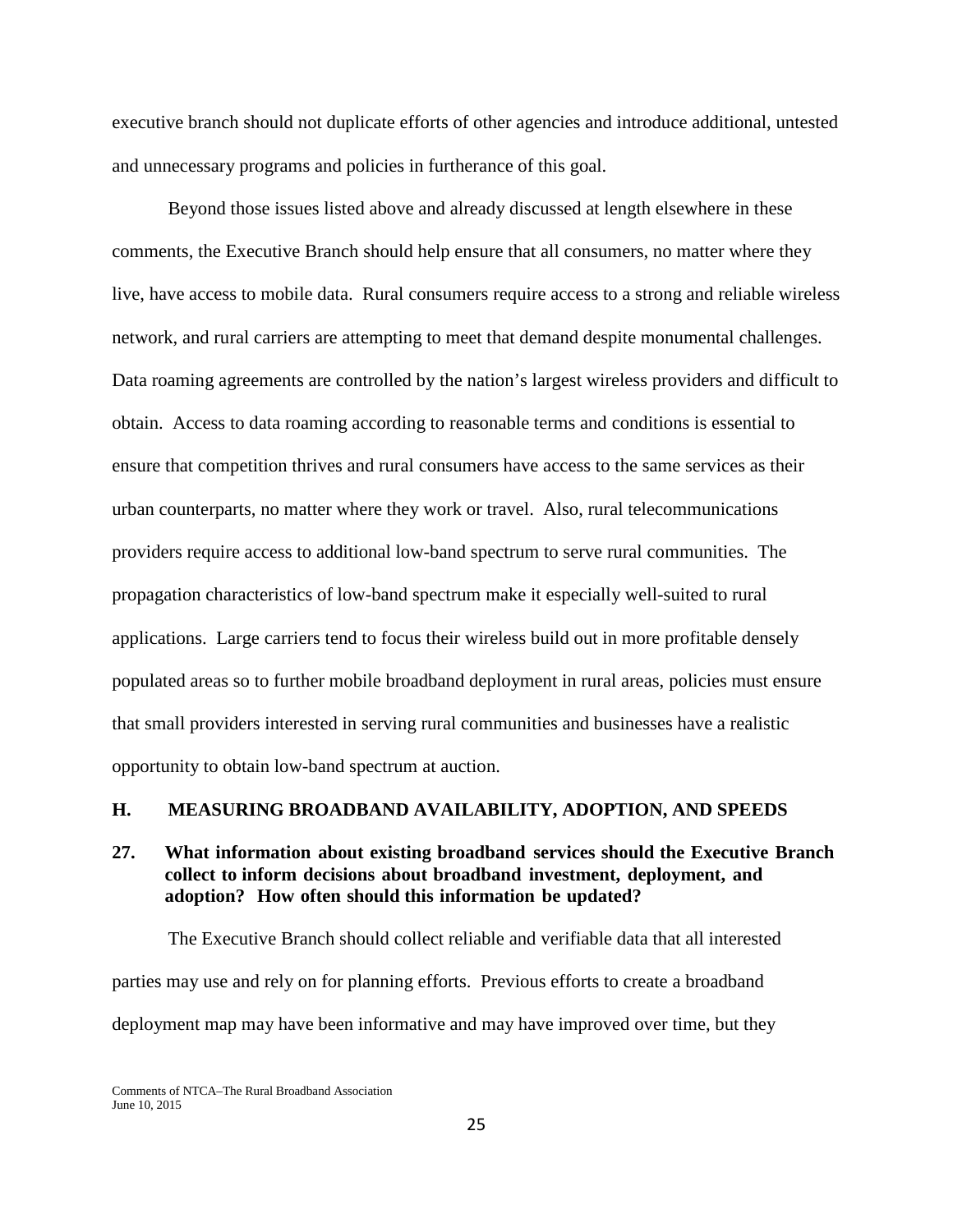have also resulted in maps that are unreliable at best, and flat out wrong at worst. Reliance on company or state marketing tools or data collected for other purposes has not yielded (and will not yield) useful tools. The country needs a dedicated, federally-funded effort to collect verifiable information to create a reliable broadband map that is continually updated. Used properly, and if accurate in terms of multiple data points, broadband availability maps can provide significant value to policymakers and other stakeholders.

First and foremost, any broadband map must be accurate as to multiple data points that go beyond mere presence of a provider. For example, maps must also enable the identification of the speed and other performance metrics (such as latency) at which that provider can offer customers within a defined geographic areas broadband service. "Offer" in this context must mean the ability to actually provide the advertised service within a reasonable time frame with existing facilities, and not at some distant or undefined point in the future.

In addition, broadband availability maps must also identify with specificity the technology that will be used to serve consumers (fixed wireline or wireless, mobile, fiber, etc.), so that policymakers can have a truly accurate picture of the current and *future* capability of the identified provider and can make a truly informed decision as to whether such service will be reasonably comparable to that available to consumers in other parts of the nation, both now and in the foreseeable future.

As discussed in more detail above, NTCA also supports the creation of a "broadband clearinghouse" that will help pair unserved communities with experienced and proven providers looking to expand their reach. Under such an approach, unserved communities could publicly